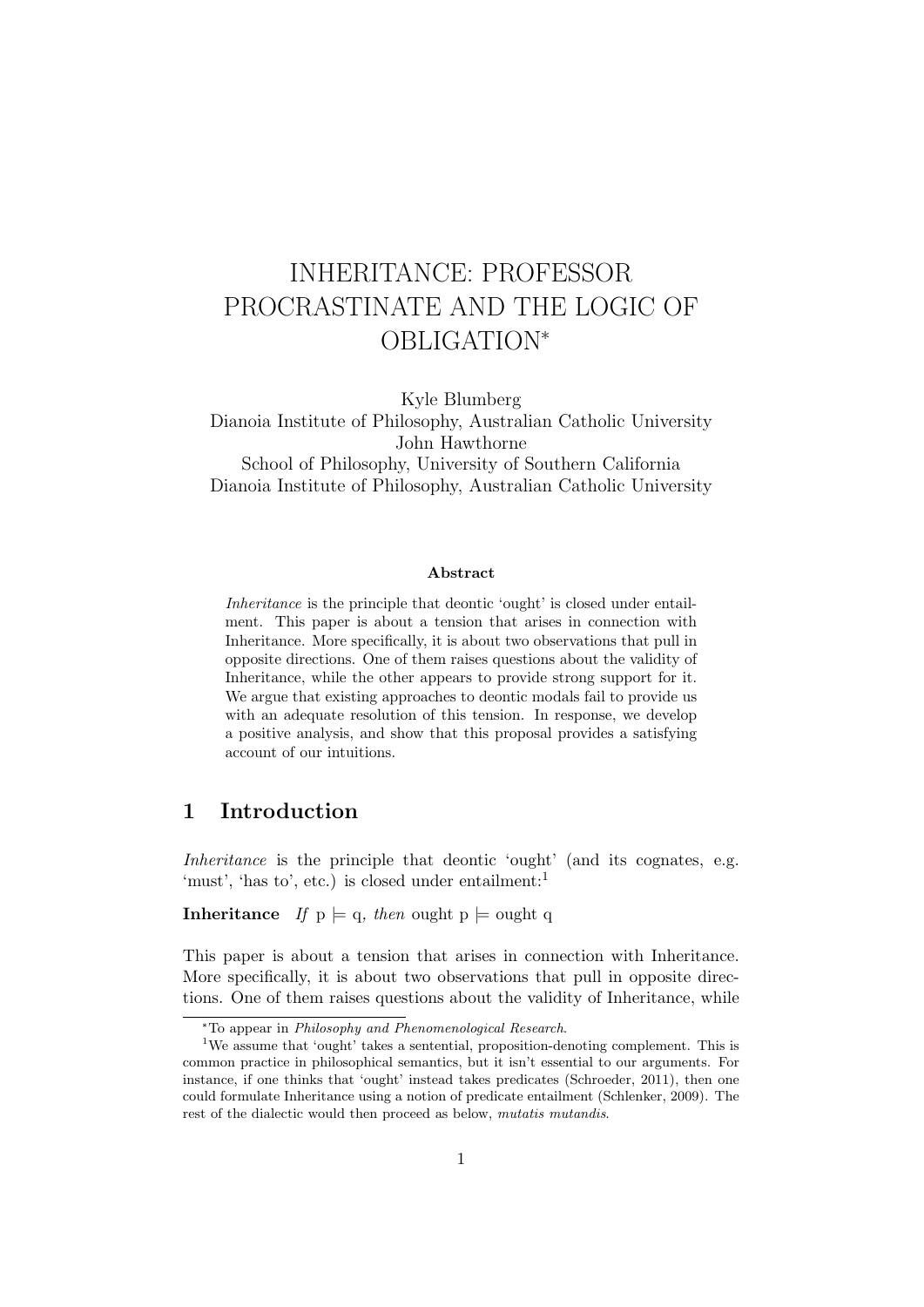the other appears to provide strong support for it. To illustrate the first, consider a famous case originally discussed by [Jackson & Pargetter](#page-28-2) [\(1986\)](#page-28-2), and made sharper by [Cariani](#page-26-0) [\(2013\)](#page-26-0):

Procrastinate: Prof. Procrastinate is invited to review a book on which he is the only fully qualified specialist on the planet. Procrastinate's notable character flaw, however, is his inability to bring projects to completion. In particular, if Procrastinate accepts to review the book, it is extremely likely (but not certain) that he will not end up writing the review. In the eyes of the editor, and of the whole scientific community, this is the worst possible outcome. If Procrastinate declines, someone else will write the review—someone less qualified than him, but more reliable.

- <span id="page-1-1"></span><span id="page-1-0"></span>(1) a. Prof. Procrastinate ought to accept.
	- b. Prof. Procrastinate ought to accept and write.

Many have the intuition that [\(1a\)](#page-1-0) sounds false in context. After all, if Procrastinate were to accept, he'd very likely not write the review, which would be very bad. By contrast, [\(1b\)](#page-1-1) is clearly true, since Procrastinate accepting and writing is the best outcome. But this constellation of judgments puts pressure on Inheritance, since Procrastinate accepts and writes obviously entails Procrastinate accepts.

On the other hand, theorists have also pointed out that one cannot fe-licitously conjoin [\(1b\)](#page-1-1) with the negation of  $(1a)$  (Crnič, [2011;](#page-27-0) [von Fintel,](#page-27-1)  $2012$ :<sup>2</sup>

- <span id="page-1-2"></span>(2) a. # I'm certain Procrastinate ought to accept and write, but I doubt he ought to accept.
	- b. # I doubt Procrastinate ought to accept, but I'm certain he ought to accept and write.

 $2$ We use 'have to' in these examples since English constructions which feature negation outscoping 'ought' tend to sound awkward, e.g. 'It's not the case that Procrastinate ought to accept and write' [\(von Fintel,](#page-27-1) [2012;](#page-27-1) [Iatridou & Zeijlstra,](#page-27-2) [2013\)](#page-27-2). Another way to get around this problem is to use verbs that lexicalize negation, e.g. 'doubt', as in [\(2\)](#page-1-2):

But it is more straightforward to work with unembedded sentences, so we stick with the examples in [\(3\)](#page-2-0). Note that there are well-known differences between 'ought' and 'have to' [\(von Fintel & Iatridou,](#page-27-3) [2008\)](#page-27-3). However, these aren't relevant for our purposes, so we ignore them here.

We also note that analogues of [\(3\)](#page-2-0) where negation takes narrow-scope in the second conjunct are unacceptable, for example 'Prof. Procrastinate ought to accept and write, but he ought not accept'. These examples also militate in favor of Inheritance given the plausible principle of "deontic non-contradiction":  $\lceil \text{ought p} \rceil$  and  $\lceil \text{ought -p} \rceil$  can never both be true.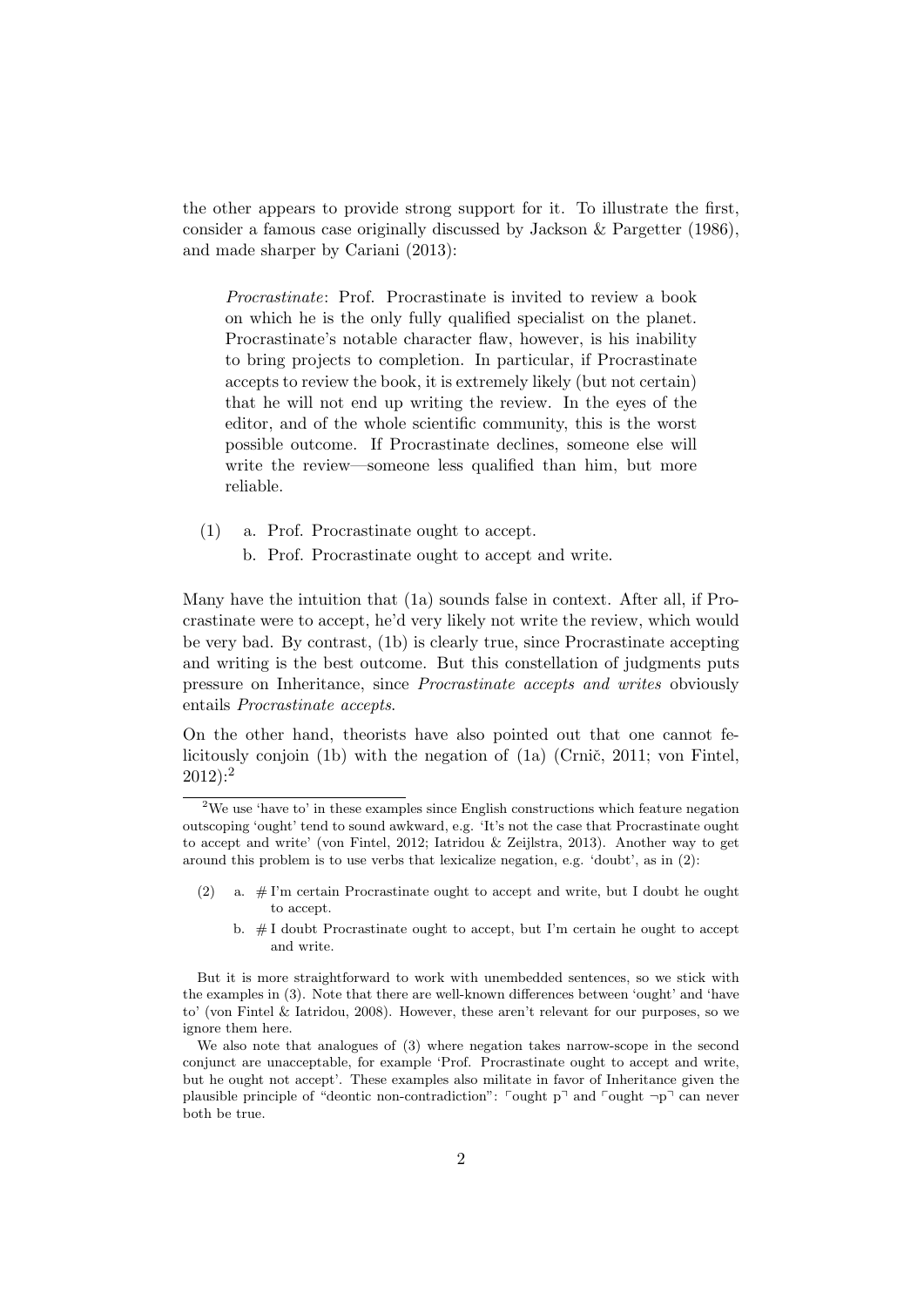- <span id="page-2-1"></span><span id="page-2-0"></span>(3) a.  $#$  Prof. Procrastinate has to accept and write, but he doesn't have to accept.
	- b.  $#$  Prof. Procrastinate doesn't have to accept, but he has to accept and write.

Both [\(3a\)](#page-2-0) and [\(3b\)](#page-2-1) are unacceptable (as indicated by the  $\#$  preceding each example). But this is unexpected if Inheritance fails: if [\(1a\)](#page-1-0) is false and [\(1b\)](#page-1-1) is true, why can't one conjoin them as in [\(3\)](#page-2-0)? Indeed, the unacceptability of these conjunctions appears to provide strong abductive support for Inheritance. If Inheritance is valid then we have a straightforward explanation for why these sentences sound bad: they can never be true.<sup>3</sup>

We argue that existing approaches to deontic modals fail to provide us with a satisfactory resolution of the tension exhibited by [\(1\)](#page-1-0) and [\(3\)](#page-2-0). In short, accounts which reject Inheritance have a hard time explaining why the conjunctions in [\(3\)](#page-2-0) are bad. And existing theories which validate Inheritance don't yield an adequate explanation for why [\(1a\)](#page-1-0) sounds false in context.

In response, we develop a positive analysis of deontics. We will try to show that our proposal does a better job of accounting for the intuitions elicited by [\(1\)](#page-1-0) and [\(3\)](#page-2-0). In broad terms, our semantics validates Inheritance, and therefore bears an affinity to standard, quantificational approaches. Consequently, we are able to provide a straightforward explanation for why the conjunctions in [\(3\)](#page-2-0) are infelicitous. However, on our account Inheritance is not valid *tout court*, or classically valid. Instead, it is only valid if we assume that certain background conditions, or presuppositions are satisfied. And as we will show, it is precisely the content and character of these presuppositions which allow us to explain the contrast between [\(1a\)](#page-1-0) and [\(1b\)](#page-1-1).

The paper is structured as follows. In §[2](#page-2-2) we consider existing approaches to deontics, and argue that they fail to provide an adequate explanation of our observations. Then in §[3](#page-10-0) we develop our positive proposal in several stages. Finally, §[4](#page-26-1) concludes.

## <span id="page-2-2"></span>2 Existing Accounts

In this section, we consider some of the most prominent existing analyses of deontic modals. More specifically, in §[2.1](#page-3-0) we present two accounts on which Inheritance is invalid, and in §[2.2](#page-5-0) we consider a popular theory which

<sup>&</sup>lt;sup>3</sup>Some authors distinguish between "objective" and "subjective" senses of deontics such as 'ought', e.g. [Prichard](#page-28-3) [\(1932\)](#page-28-3); [Ross](#page-28-4) [\(1939\)](#page-28-4); [Jackson](#page-27-4) [\(1991,](#page-27-4) [1997\)](#page-28-5). However exactly one understands this distinction, we submit that analogues of [\(2\)](#page-1-2) and [\(3\)](#page-2-0) can be constructed for each sense. So, our puzzle involving Inheritance doesn't hang on any particular interpretation of 'ought'.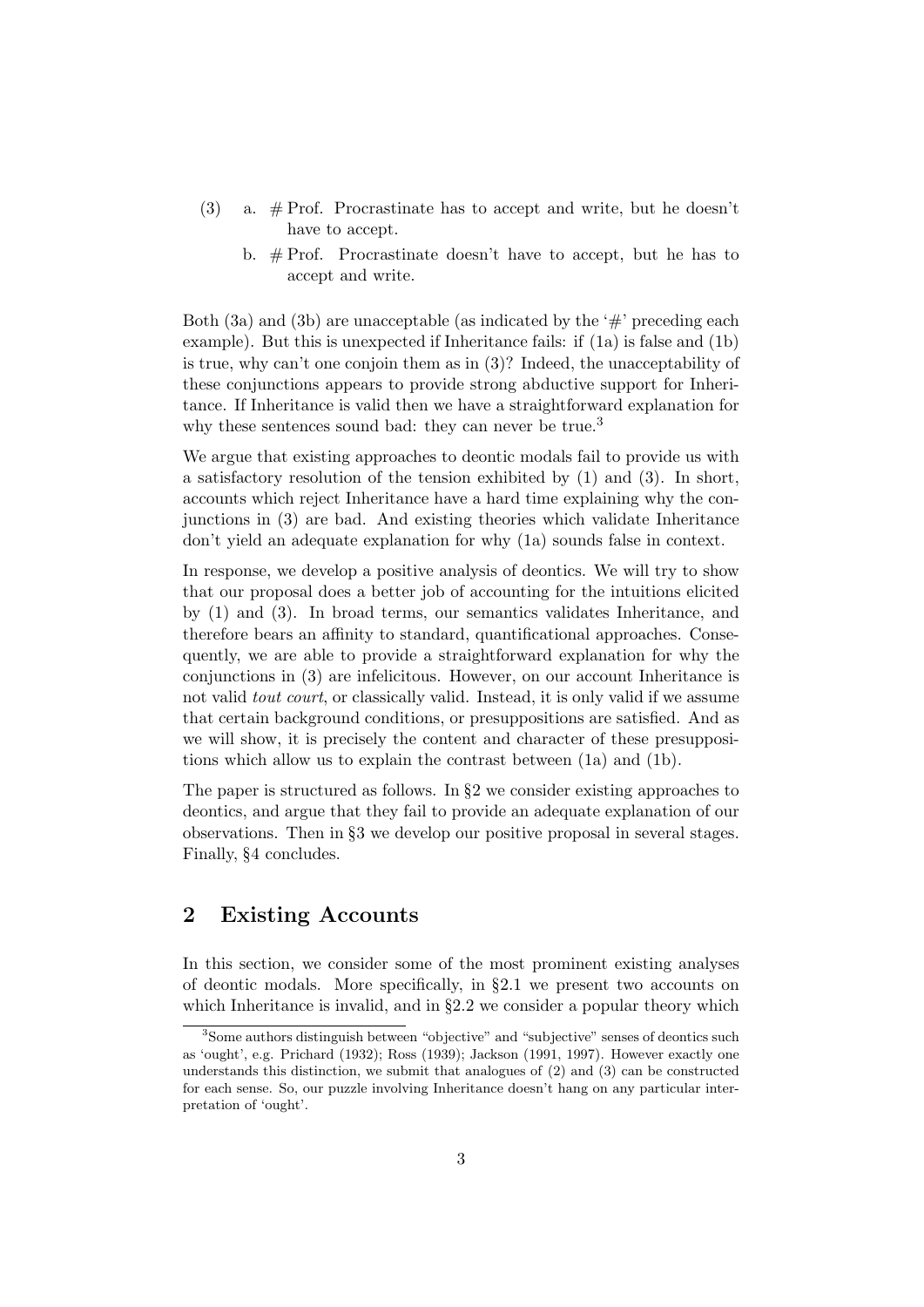validates Inheritance. We show that none of these accounts successfully resolves the tension discussed in §[1.](#page-0-0)

## <span id="page-3-0"></span>2.1 Actualism and decision-theoretic accounts

The most popular Inheritance-rejecting accounts are types of contrastivism about deontic claims. Contrastivists maintain that sentences such as [\(1a\)](#page-1-0) ('Prof. Procrastinate ought to accept') have an implicitly comparative nature. More precisely, contrastivism is the idea that [\(1a\)](#page-1-0) is true just when the proposition Procrastinate accepts is better than the relevant alternative propositions. A central point of difference between contrastivists concerns how the notion of "betterness" should be understood, i.e. what grounds the comparison between propositions. We will briefly consider two varieties of contrastivism: actualism and decision-theoretic accounts.<sup>4</sup>

Actualists spell out the comparison in terms of similarity to the actual world (or more generally, the world of evaluation).<sup>5</sup> They also take for granted a preference ordering over possible worlds, so that it makes sense to talk about one world being better than another. If we suppose that the only alternative relevant for the evaluation of  $\lceil \text{ought p} \rceil$  is  $\neg p$ , actualism can be presented as follows:<sup>6</sup>

#### Actualist semantics for ought

Fought  $p^{\dagger}$  is true in w iff the closest p-world to w is better than the closest  $\neg p$ -world to w

By contrast, decision-theoretic accounts spell out the comparison in terms of decision-theoretic notions such as *expected value*.<sup>7</sup> The expected value of p is the utility of p weighted by the relevant probabilities [\(Jeffrey,](#page-28-6)  $1965$ ).<sup>8</sup> Again, assuming that the only alternative relevant to the evaluation of  $\lceil \text{ought p} \rceil$ is  $\neg p$ , a simple decision-theoretic account can be presented as follows:

#### Decision-theoretic semantics for ought

Fought  $p^{\dagger}$  is true in w iff the expected value of p in w is higher than the expected value of  $\neg p$  in w

<sup>&</sup>lt;sup>4</sup>Also see [\(Finlay,](#page-27-5) [2019\)](#page-27-5) for a further contrastivist theory that rejects Inheritance.

 $5$ See, e.g. [\(Jackson,](#page-27-6) [1985;](#page-27-6) [Jackson & Pargetter,](#page-28-2) [1986\)](#page-28-2).

<sup>&</sup>lt;sup>6</sup>We let 'p' range over the logical forms of proposition-denoting strings and let 'p' range over the corresponding propositions denoted by 'p'.

 $7$ See e.g. [\(Goble,](#page-27-7) [1996;](#page-27-7) [Lassiter,](#page-28-7) [2017\)](#page-28-7).

 $8$ Note that if there are many ways for an agent to act so that p obtains, then the underlying probability distribution will have to assign probabilities to the acts themselves.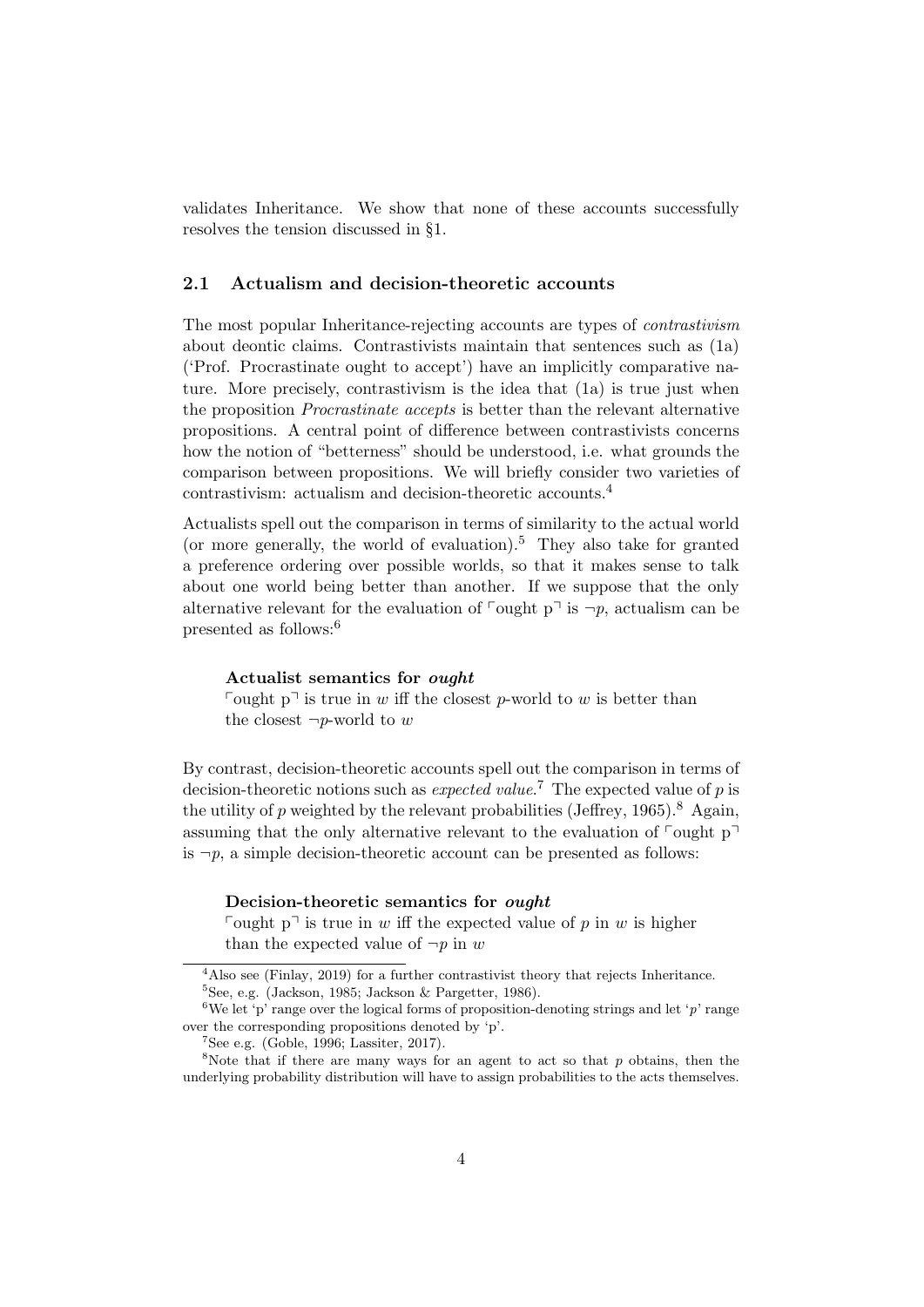It is fairly easy to see that both actualism and decision-theoretic accounts can explain our first observation from §[1.](#page-0-0) This concerned the fact that [\(1a\)](#page-1-0) sounds false, but [\(1b\)](#page-1-1) sounds true in the Procrastinate scenario:

- [\(1\)](#page-1-0) a. Prof. Procrastinate ought to accept.
	- b. Prof. Procrastinate ought to accept and write.

Assuming that the closest world to actuality where Procrastinate accepts is one where he fails to live up to his obligations, actualists predict that [\(1a\)](#page-1-0) should be false. By contrast, the closest world where Procrastinates accepts and writes will be better than the closest world where he fails to accept and write. So, actualists predict that [\(1b\)](#page-1-1) should be true. Similarly, since Procrastinate will likely not complete the review if he accepts, the expected value of him accepting is very low. So, the decision-theoretic account predicts that [\(1a\)](#page-1-0) should be false. On the other hand, the expected value of Procrastinate accepting and writing is very high, so the decision-theoretic account predicts that [\(1b\)](#page-1-1) should be true.

However, as [von Fintel](#page-27-1) [\(2012\)](#page-27-1) points out, theories such as actualism and the decision-theoretic account leave our second observation unexplained. If [\(1a\)](#page-1-0) is false and [\(1b\)](#page-1-1) is true, it is completely mysterious why conjunctions such as  $(3a)$  should sound so terrible:

 $(3a)$  # Prof. Procrastinate has to accept and write, but he doesn't have to accept.

The problem is quite general: it is difficult to see how any account that makes [\(1a\)](#page-1-0) false and [\(1b\)](#page-1-1) true (in a single context) could explain why the target conjunctions are abominable.<sup>9,10</sup> This suggests to us that there is

- <span id="page-4-0"></span>(4) If Mary goes to the concert, she'll have fun, but if she goes to the concert and is stuck behind a tall person, she won't have fun.
- <span id="page-4-1"></span> $(5)$  # If Mary goes to the concert and is stuck behind a tall person, she won't have

 $9$ Actualists might argue that [\(3a\)](#page-2-0) is predicted to be false on their account so long as the improbable happens, and Procrastinate ends up accepting and writing. In this case, [\(1a\)](#page-1-0) will be true, assuming that the actual world is closest to itself. But in this scenario the actualist also predicts that unacceptable speeches such as 'Although we didn't realize it back then, it was true all along that Procrastinate ought to have accepted' should be true. Moreover, even if we know that Procrastinate won't both accept and write (as in [Jackson](#page-28-2) [& Pargetter'](#page-28-2)s original case), [\(3a\)](#page-2-0) is infelicitous. However, granted plausible assumptions, in this context the actualist predicts that [\(1a\)](#page-1-0) is false and [\(1b\)](#page-1-1) is true.

 $10$ In passing, [von Fintel](#page-27-1) [\(2012\)](#page-27-1) suggests that the Inheritance-denier might try to appeal to [\(Moss,](#page-28-8) [2012\)](#page-28-8) in order to explain what is going on with examples such as [\(3a\)](#page-2-0). But there is an immediate difficulty with this idea. Moss's account is aimed at trying to explain order effects arising from counterfactual conditionals, e.g. why [\(4\)](#page-4-0) sounds fine but [\(5\)](#page-4-1) is infelicitous: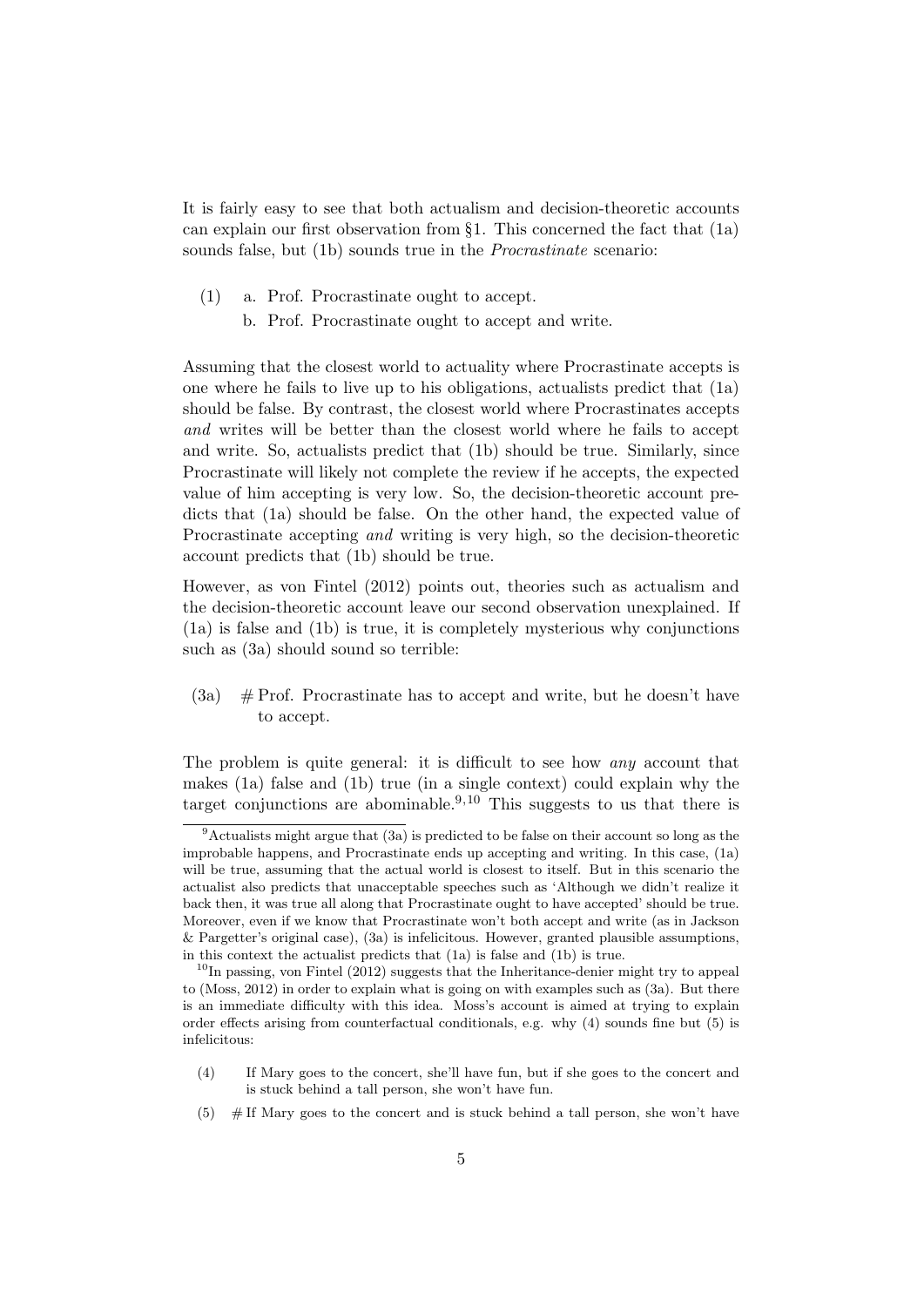something not quite right with these approaches to deontic modals.<sup>11</sup>

Although we find actualism and decision-theoretic accounts problematic, it is worth mentioning that we still think there is something fundamentally correct about the basic intuition underlying contrastivism, namely that deontic claims are in some sense comparative by nature. But as we will see in §[3,](#page-10-0) our preferred way of implementing this idea is compatible with Inheritance, and therefore predicts that examples such as  $(3a)$  should be unacceptable.<sup>12</sup>

## <span id="page-5-0"></span>2.2 Kratzer's account

Accounts that validate Inheritance are by and large versions of the standard, Kratzerian analysis of modal expressions in natural language. On this approach, modals operate as quantifiers over a usually restricted domain of possibilities. This domain is fixed by two parameters: (i) the modal base, which determines the broad set of possibilities relevant for evaluating the modal, and (ii) the ordering source, which provides an ordering of the possibilities in the modal base. On this view, different modal flavors (e.g. epistemic, deliberative, deontic, bouletic, etc.) correspond to different values of the two parameters.<sup>13</sup>

Kratzer's approach makes use of a function  $\text{BEST}(\cdot, \cdot)$  that takes a modal base and an ordering and yields the set of top-ranked worlds as determined by the ordering. We can simplify by restricting our attention to scenarios where the modal base is finite. In this case, BEST can be spelled out as follows:<sup>14</sup>

#### Specification of best

For any modal base  $\mathcal{B}$ , and ordering  $>$ :  $\text{BEST}(\mathcal{B},>) = \{w' \in \mathcal{B} \mid \neg \exists w'' \in \mathcal{B} \text{ such that } w'' > w'\}$ 

fun, but if she goes to the concert, she'll have fun.

<sup>13</sup>See, e.g. [\(Kratzer,](#page-28-9) [1977,](#page-28-9) [1981,](#page-28-10) [1991,](#page-28-11) [2012\)](#page-28-12).

However, the abominable conjunctions that we are interested in don't exhibit an order effect; [\(3b\)](#page-2-1) ('Prof. Procrastinate doesn't have to accept, but he has to accept and write) sounds just as bad as [\(3a\)](#page-2-0).

 $11$ Even [Cariani](#page-27-8) [\(2021,](#page-27-8) 27), who himself rejects Inheritance, admits that 'little has been said by critics of Inheritance, myself included, to account for [examples such as [\(3a\)](#page-2-0)] in a systematic way'.

<sup>12</sup>For further criticisms of actualism and decision-theoretic accounts, see [\(Cariani,](#page-27-9) [2016a\)](#page-27-9).

<sup>14</sup>We only focus on finite cases for simplicity. There are well-known ways of formulating best in order to cover cases where the ordering fails to contain maximal elements [\(Kratzer,](#page-28-12) [2012\)](#page-28-12).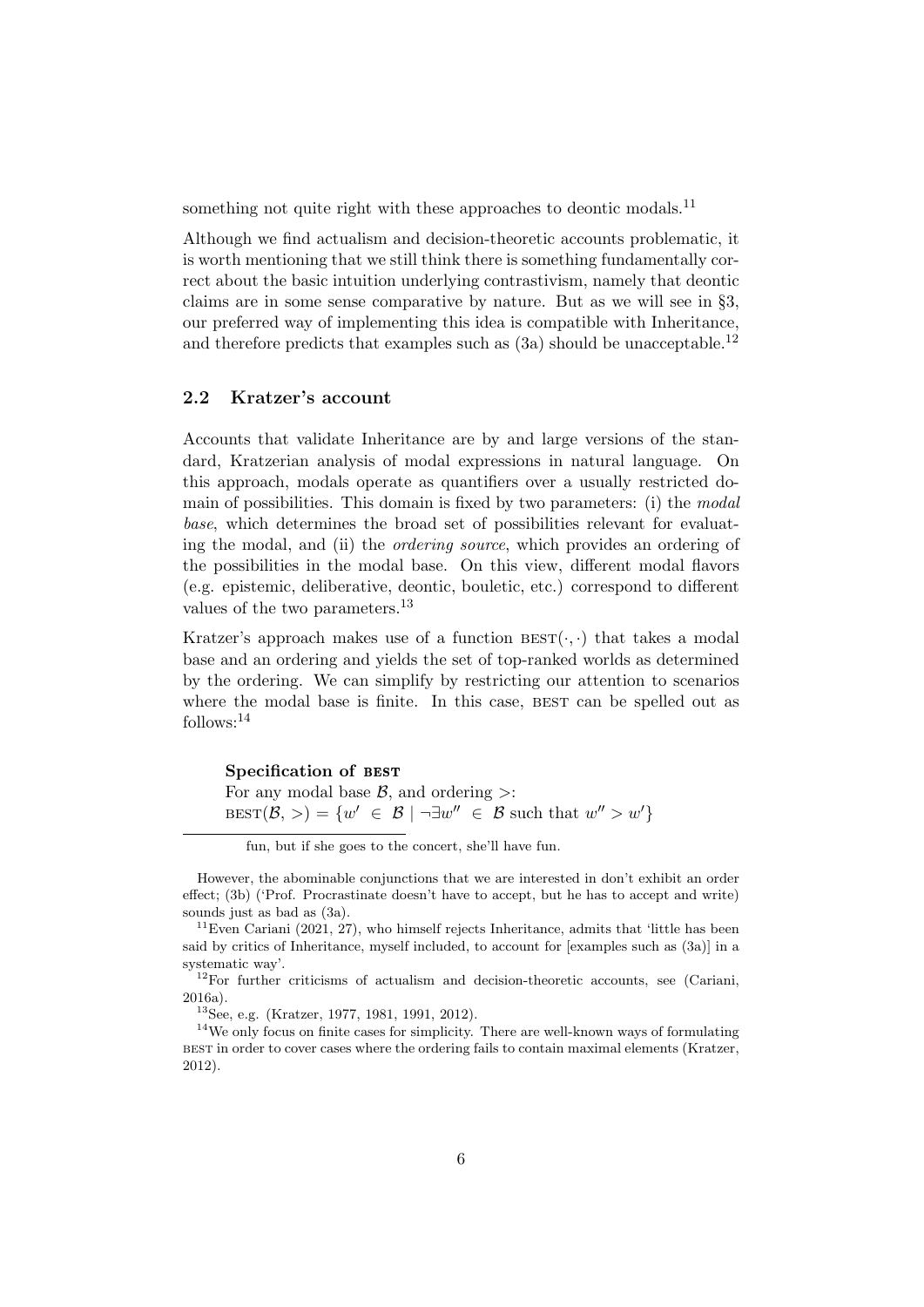Then Kratzer's account of deontics is essentially the following:<sup>15</sup>

#### Kratzer's semantics for ought

Fought p<sup> $\exists$ </sup> is true relative to  $\langle w, \mathcal{B}, \langle \rangle$  iff every  $w \in \text{BEST}(\mathcal{B}, \langle \rangle)$ is a p-world

This analysis makes Inheritance valid: if all of the best worlds are p-worlds, and p entails q, then all the best worlds will be q-worlds as well. So, no matter what the modal base and ordering is, the conjunctions in [\(3\)](#page-2-0) can never be true. This provides a straightforward explanation for their infelicity.

But as it stands, the account can't explain our first observation from §[1.](#page-0-0) Any context in which [\(1b\)](#page-1-1) ('Prof. Procrastinate ought to accept and write') is true will also be one in which [\(1a\)](#page-1-0) ('Prof. Procrastinate ought to accept') is true as well. Why, then, is the latter infelicitous? When discussing similar cases, proponents of the Kratzerian analysis generally appeal to a context shift here; they maintain that [\(1a\)](#page-1-0) and [\(1b\)](#page-1-1) are evaluated relative to distinct parameters. For instance, [von Fintel](#page-27-1) [\(2012\)](#page-27-1) claims that the modal base shifts. [\(1b\)](#page-1-1) is evaluated relative to a modal base that includes worlds where Procrastinate writes and accepts. Since such worlds are best, the sentence is true. By contrast, [\(1a\)](#page-1-0) is evaluated relative to a modal base that excludes the possibilities in which Procrastinate accepts and writes, these worlds are ignored in context. The best worlds in this restricted set are ones where the professor declines, so [\(1a\)](#page-1-0) is false.

[Bronfman & Dowell](#page-26-2) [\(2018\)](#page-26-2) also invoke context dependence, but locate it in a different place. They maintain that [\(1a\)](#page-1-0) and [\(1b\)](#page-1-1) are evaluated relative to distinct orderings. [\(1b\)](#page-1-1) is evaluated relative to an ordering which only cares about the overall goodness of the outcome, and thus ranks worlds in which Procrastinate both accepts and writes as top. Relative to this ordering, [\(1b\)](#page-1-1) is true. On the other hand, [\(1a\)](#page-1-0) is evaluated relative to an ordering on which 'a world w gets ranked on the basis of how well Procrastinate can be expected to discharge his professional responsibilities, given the action he performs in  $w$  during the time it would take him to accept' (p.96). Relative to this ordering, the best worlds are ones where Procrastinate declines, so [\(1a\)](#page-1-0) is false.

One might worry that these responses in defense of the Kratzerian analysis undermine the account's explanation of what goes wrong with abominable conjunctions. If the parameters relative to which [\(1a\)](#page-1-0) and [\(1b\)](#page-1-1) are evaluated

<sup>&</sup>lt;sup>15</sup>Strictly speaking, on Kratzer's account deontic claims are evaluated relative to more complex objects than just a set of worlds and an ordering. Working with these more complex elements is important for some applications—see, e.g. [\(Cariani](#page-27-10) et al., [2013;](#page-27-10) [Cariani,](#page-27-11) [2016b\)](#page-27-11). However, they aren't necessary for our purposes, so we use a simpler representation here.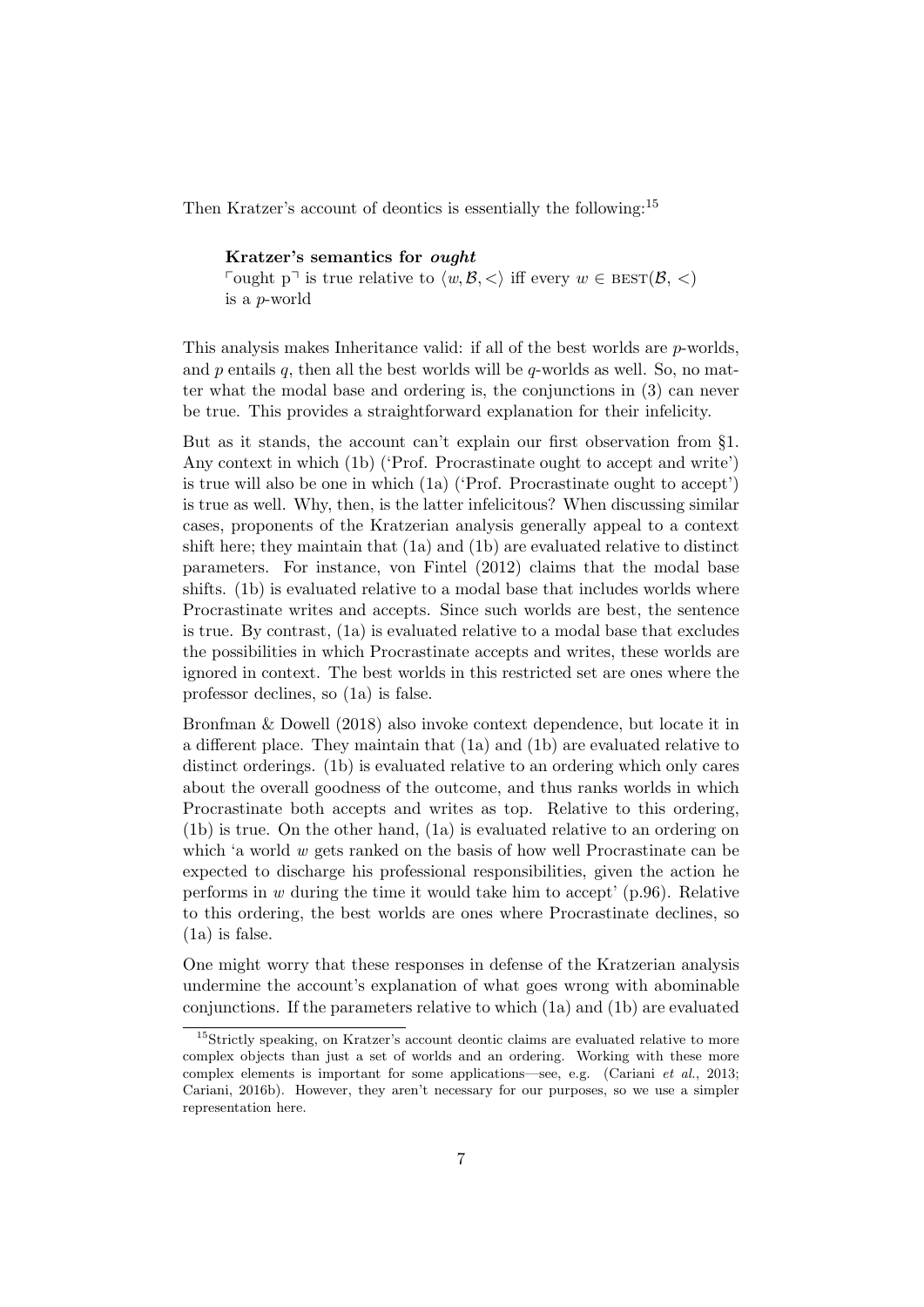can shift, then why can't both conjuncts in [\(3a\)](#page-2-0) ('Prof. Procrastinate has to accept and write, but he doesn't have to accept') be true? Here the Kratzerian can appeal to an independently motivated fact about contextsensitivity: intersentential context shifts are often difficult to achieve. For instance, consider "weather predicates" such as 'raining'. The meaning of these expressions can be modulated by explicit linguistic material, e.g. 'It as raining in London on June 1st, 1994'. But they can also be modulated by contextually salient information, e.g. when I ask my friend in London 'Is it raining?', I will naturally be understood as asking 'Is it raining in London?', even if I am in New York City at the time of the call. However, even if both my location and my friend's have been made salient, it is very difficult to interpret each occurrence of 'raining' in [\(6a\)](#page-7-0) relative to distinct locations. The sentence simply sounds incoherent. Indeed, even if we make one of the locations explicit, as in [\(6b\)](#page-7-1), it is still hard to recover a good interpretation of the sentence.

- <span id="page-7-1"></span><span id="page-7-0"></span>(6) a.  $\#$  It's raining, but it's not raining.
	- b.  $#$  It's raining in London, but it's not raining.

Similar observations can be made about other context-sensitive expressions, for example quantifiers and gradable adjectives such as 'tall':

- <span id="page-7-2"></span>(7) a.  $#$  Everyone is asleep but someone is awake.
	- b.  $#$  Mark is tall but he is short.

It is usually assumed that the domains of quantifiers are fixed by context (Stanley  $\&$  Szabó, [2000\)](#page-28-13), and that gradable adjectives are interpreted relative to a contextually determined scale, e.g. a scale of tallness [\(Kennedy,](#page-28-14) [2007\)](#page-28-14). However, it is plausible that neither of these parameters are able to shift in the examples in [\(7\)](#page-7-2), which accounts for why they are infelicitous. Indeed, there is independent evidence that the parameters relative to which modals are interpreted cannot easily be shifted mid-sentence. For example, consider epistemic modals such as 'might' and 'must':

<span id="page-7-3"></span> $(8)$  # Amy must be at work but she might be at home.

Presumably [\(8\)](#page-7-3) is unacceptable because 'might' and 'must' are being evaluated relative to the same modal base; and relative to a single modal base both conjuncts cannot be true together. Overall, there is compelling evidence that mid-sentence context shifts are often difficult to achieve. So, it is plausible that intersentential context shifts are difficult to bring about in constructions such as [\(3a\)](#page-2-0). If that's correct, then appealing to a context shift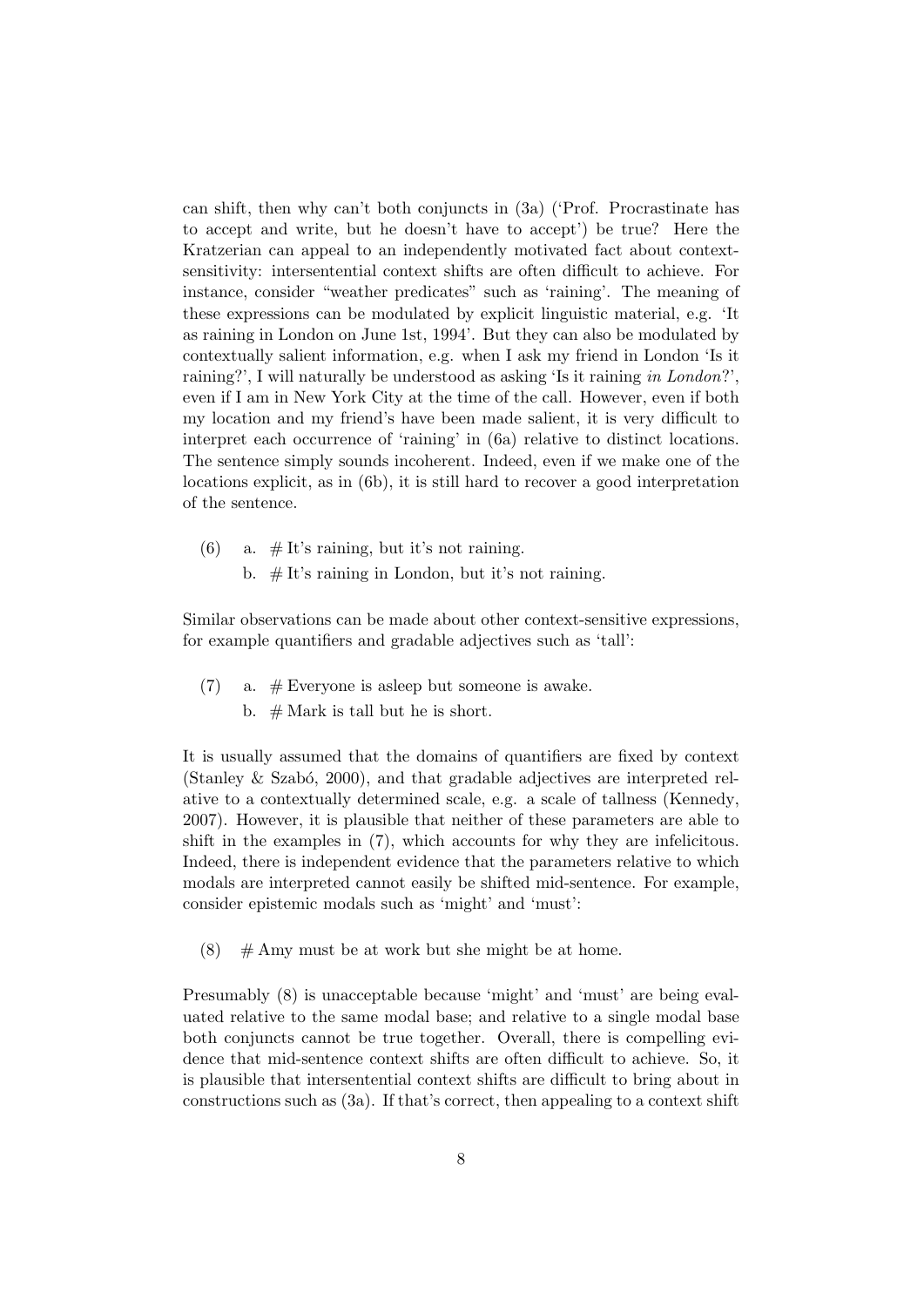in response to our observations in [\(1\)](#page-1-0) doesn't undermine the Kratzerian's account of abominable conjunctions.<sup>16</sup>

There are, however, problems with these appeals to context shifting. Let us consider [von Fintel'](#page-27-1)s response first. The Procrastinate story specifically emphasizes that it is not impossible Procrastinate both accepts and writes, just that this outcome is unlikely. But on the Kratzerian approach, the modal base for 'ought' is taken to be circumstantial—that is, determined by the relevant facts of the situation. There is some vagueness in what exactly "relevant" means here, and how precisely circumstantial modal bases should be specified. However, Procrastinate's dispositions to accept and write seem relevant on almost any plausible way of understanding this notion. So, by the Kratzerian's own lights, worlds in which Procrastinate accepts and writes should appear in the modal base.

In response, it might be argued that low-probability outcomes are often ignored for the purposes of semantic evaluation, and that this is what happens when we assess  $(1a)^{17}$  But there being a low probability that Procrastinate both accepts and writes isn't necessary to get the relevant judgments going. So long as the outcome where Procrastinate accepts and fails to write is made bad enough, we can make it quite likely that Procrastinate accepts and writes. Consider the following variant of the Procrastinate scenario:

*Procrastinate 2*: Prof. Procrastinate is invited to review a book on which he is the only fully qualified specialist on the planet. Procrastinate is generally reliable, but sometimes fails to bring

<span id="page-8-0"></span>(9) Everyone is asleep and is being monitored by a research assistant.

This raises the following question: why are intersentential contexts shifts easy to achieve in some cases, e.g.  $(9)$ , but difficult to accomplish in others, e.g.  $(6a)-(8)$  $(6a)-(8)$  $(6a)-(8)$ ? We are not aware of a systematic theory that addresses this question. But given that there is independent evidence that intersentential context shifts are hard to accomplish in many cases, we don't think it is particularly problematic to maintain that our target abominable conjunctions are cases where each conjunct is, by default, interpreted relative to the same contextual parameter. Indeed, it is especially striking that mid-sentence context shifts are difficult to achieve with other modal expressions, e.g. epistemic modals. This provides at least prima facie support for the claim that the contextually determined parameters relative to which deontic modals are evaluated can't be easily shifted either.

<sup>&</sup>lt;sup>16</sup>To be clear, intersentential context shifts are not *always* difficult to achieve. As mentioned, it is usually assumed that the domains of quantifiers are determined by context. In that case, examples such as [Soames'](#page-28-15)s [\(1986\)](#page-28-15) [\(9\)](#page-8-0) involve a fairly seamless mid-sentence context shift, since the domain for the quantifier 'everyone' obviously can't be the same as the domain for the indefinite description:

 $17$ It is plausible that something like this occurs when we evaluate conditionals. For instance, the truth of 'If I drop this plate, it'll smash' doesn't seemed to be undermined by worlds where some quantum event occurs so that the plate lands safely on the floor without breaking [\(Lewis,](#page-28-16) [2016\)](#page-28-16).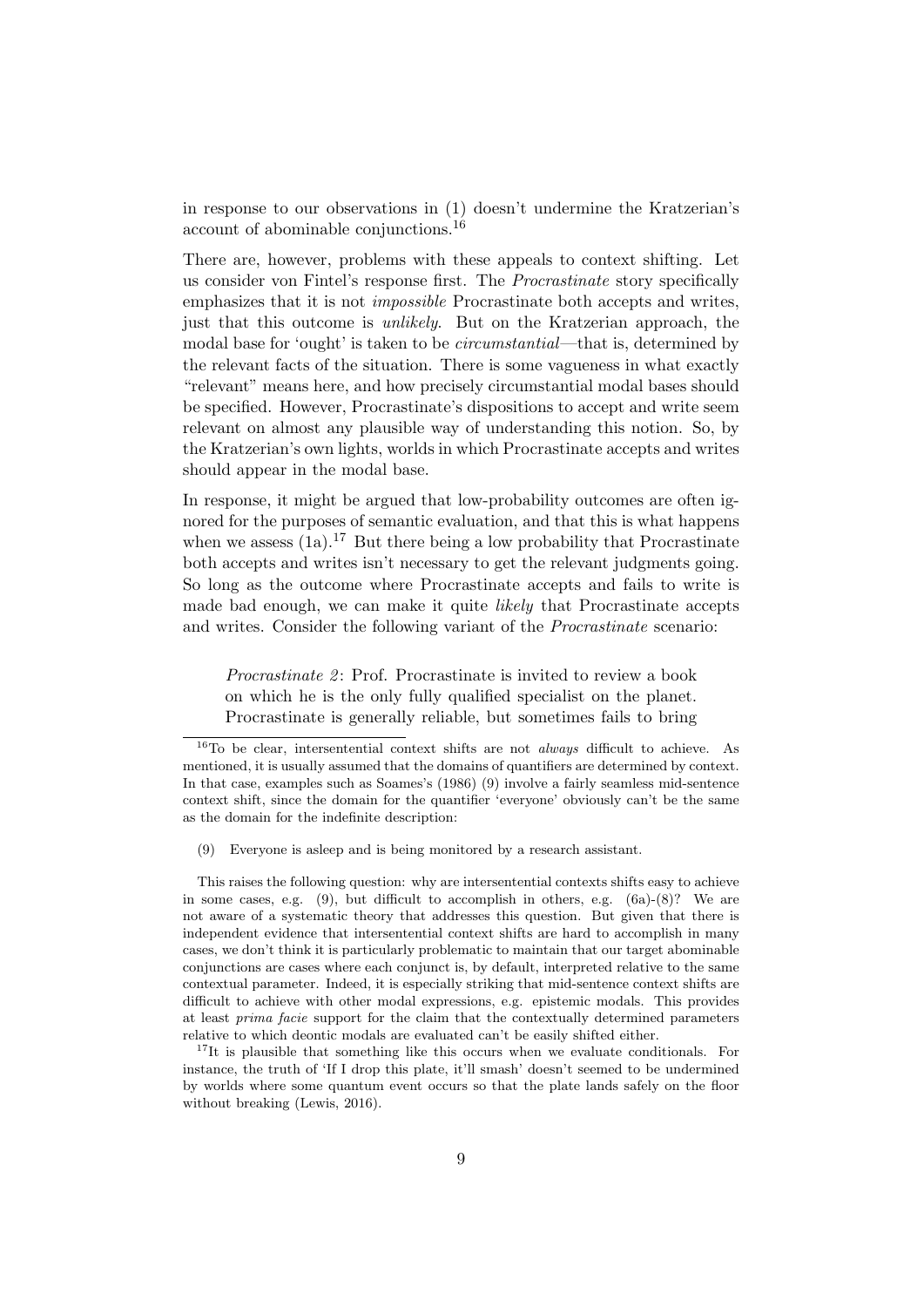projects to completion. In particular, if Procrastinate accepts to review the book, it is quite likely (but not certain) that he will end up writing the review. If Procrastinate accepts but doesn't end up writing the review, the consequences will be catastrophic: his actions will precipitate a crisis in tertiary education that will culminate in several universities closing and thousands of academics losing their livelihoods. If Procrastinate declines, someone less qualified than him will end up writing the review, but there will be no crisis.

To our ears, the relevant pattern of judgments in Procrastinate is replicated in Procrastinate 2. [\(1a\)](#page-1-0) still sounds false, since the costs of Procrastinate accepting and failing to write the review are enormous. On the other hand, [\(1b\)](#page-1-1) still sounds true. If that's right, then ignoring the outcome where Procrastinate accepts and writes on the grounds that it is low probability isn't an adequate response to the phenomenon.

Turning to [Bronfman & Dowell'](#page-26-2)s reply, recall that they do not appeal to a shift in the modal base. Instead, they appeal to a shift in the ordering that is relevant in context. The claim is that [\(1a\)](#page-1-0) is false on the ordering relative to which it is evaluated, since all of the best worlds are ones where Procrastinate declines. But this makes bad predictions. It implies that sentences such as [\(10a\)](#page-9-0) and [\(10b\)](#page-9-1) should have true interpretations in context:

- <span id="page-9-1"></span><span id="page-9-0"></span>(10) a. Prof. Procrastinate ought to/has to not accept and write.
	- b. Prof. Procrastinate ought to/has to do something other than accept and write.

However, it is very difficult to hear these as true in the Procrastinate scenario.18,<sup>19</sup>

<sup>&</sup>lt;sup>18</sup>The *Procrastinate* 2 scenario also poses a problem for [Bronfman & Dowell.](#page-26-2) Recall that on their account the ordering relative to which  $(1a)$  is evaluated is one where 'a world w gets ranked on the basis of how well Procrastinate can be expected to discharge his professional responsibilities, given the action he performs in  $w$  during the time it would take him to accept'. However, in *Procrastinate 2* Procrastinate can be expected to discharge his professional responsibilities, given that he accepts. So, on both of the orderings that [Bronfman & Dowell](#page-26-2) appeal to, the best worlds are ones where Procrastinate accepts and writes. That said, we agree with Bronfman  $\&$  Dowell that the unacceptability of [\(1a\)](#page-1-0) is partly determined by certain temporal considerations—see §[3.3](#page-16-0) for further discussion.

 $19$ Von Fintel also maintains that any context where [\(1a\)](#page-1-0) is unacceptable is one where all of the best worlds in the relevant modal base are decline-worlds. However, on his approach every world in this modal base is one where Procrastinate fails to both accept and write. This is relevant because proponents of the Kratzerian analysis often impose the following constraint on certain modal claims:  $\Box p^{\dagger}$  is true with respect to a modal base  $\beta$  only if  $\beta$  contains both p-worlds and  $\neg p$ -worlds, i.e. p is *diverse* with respect to  $\beta$  [\(Condoravdi,](#page-27-12) [2002\)](#page-27-12). On von Fintel's approach, the examples in [\(10\)](#page-9-0) fail the diversity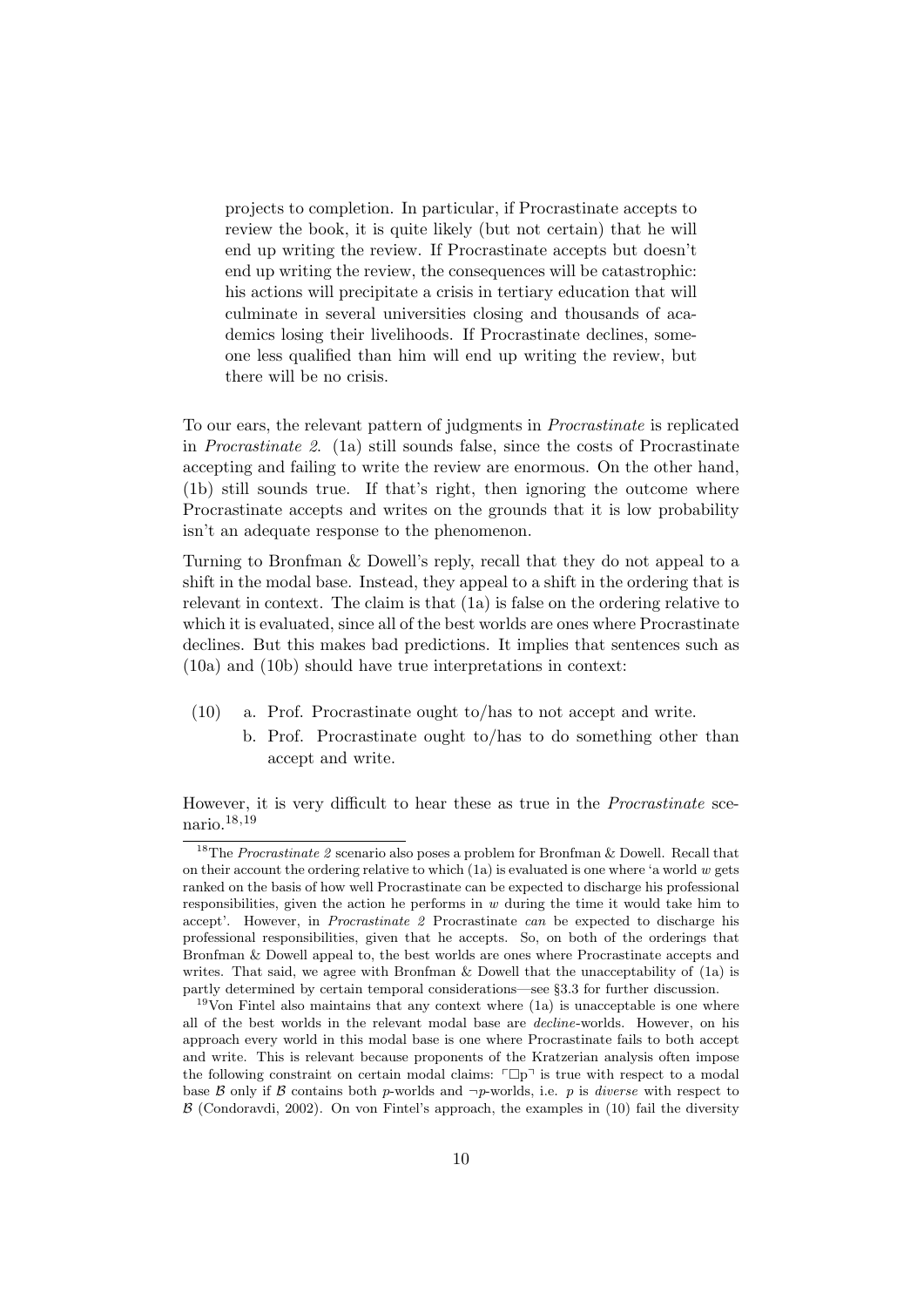We should say that although [von Fintel](#page-27-1) and [Bronfman & Dowell'](#page-26-2)s attempt to explain the badness of [\(1a\)](#page-1-0) ('Prof. Procrastinate ought to accept') is problematic, we still think that appealing to a context-shift here is essentially correct. As we will see, what distinguishes our approach from the previously mentioned authors is the parameter associated with the shift.

To sum up, existing theories of deontic modals have competing strengths: views that reject Inheritance can explain why [\(1a\)](#page-1-0) sounds false and [\(1b\)](#page-1-1) ('Prof. Procrastinate ought to accept and write') sounds true, but they can't explain why conjunctions such as [\(3a\)](#page-2-0) ('Prof. Procrastinate has to accept and write, but he doesn't have to accept') are abominable. On the other hand, views that validate Inheritance can explain why the relevant conjunctions are abominable, but they can't provide a satisfying explanation for why [\(1a\)](#page-1-0) sounds false. In the next section, we develop a positive proposal which, we argue, yields a more promising account of our observations.

## <span id="page-10-0"></span>3 A semantics for ought

We develop our theory in several stages. First, we present our basic entry for 'ought' in §[3.1,](#page-10-1) which allows us to explain why conjunctions such as [\(3a\)](#page-2-0) are unacceptable. Then in §§[3.2-](#page-13-0)[3.3](#page-16-0) we add presuppositions to our account, and discuss some important meta-semantic considerations. Our discussion in these subsections allows us to explain the contrast between [\(1a\)](#page-1-0) and [\(1b\)](#page-1-1). Finally, in §[3.4](#page-23-0) we contrast our approach with those of [Cariani](#page-26-0) [\(2013,](#page-26-0) [2016b\)](#page-27-11).

#### <span id="page-10-1"></span>3.1 The basic proposal

Like Kratzer's account considered in §[2.2,](#page-5-0) we also propose that 'ought' operates as a quantifier over a restricted domain of possibilities. However, one of the key features of our account is that we take the objects in this domain to be propositions rather than worlds. There are several ways of developing this idea, but we will implement it in a fairly simple way so as not to distract from our central arguments.

We will say that  $A$  is a set of *alternatives* if it is a set of pairwise incompatible propositions. So, if  $A, B \in \mathcal{A}$ , then  $A \cap B = \emptyset$ . To illustrate, let ANN, MARY, pete, and sue represent the propositions that Ann wins the race, Mary wins the race, Pete wins the race, and Sue wins the race, respectively. Then  $A_1 = \{ANN, MARK, PETE, SUE\}$  is a set of alternatives. We propose that the

condition relative to the modal base where [\(1a\)](#page-1-0) is unacceptable. On the other hand, it is worth noting that positing a diversity condition for deontic modals is fairly controversial [\(Frank,](#page-27-13) [1997;](#page-27-13) [Zvolensky,](#page-28-17) [2002\)](#page-28-17).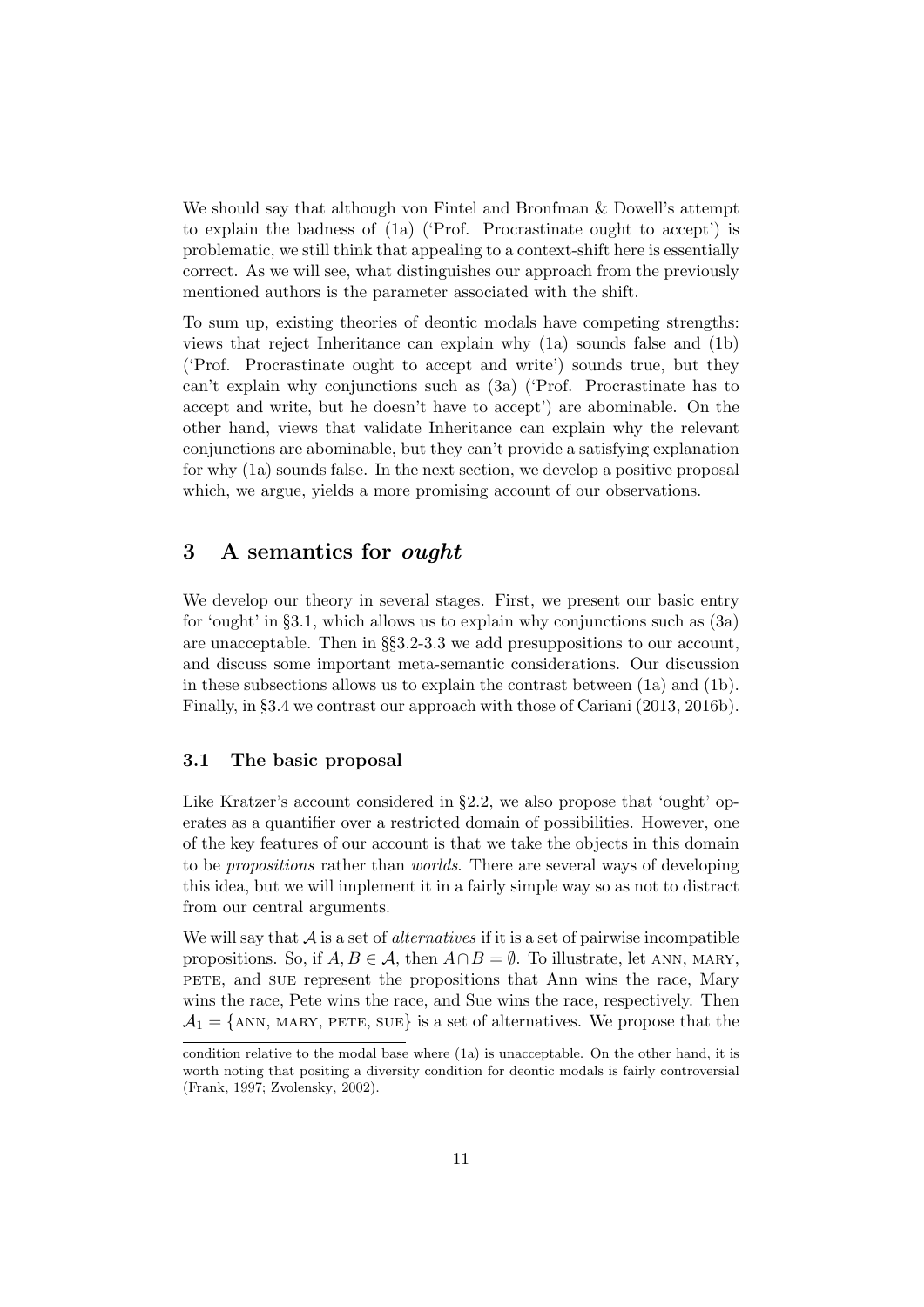set of objects that is relevant for the evaluation of an 'ought' claim is a set of contextually supplied alternatives.

We also propose that 'ought' claims are evaluated relative to a contextually determined ordering  $\succ$  over propositions. The function  $\text{top}(\cdot, \cdot)$  takes a set of alternatives A and ordering  $\succ$ , and returns the maximal elements in the ordering.<sup>20</sup> For instance, suppose  $\succ$  orders  $\mathcal{A}_1$  as follows:

 $ANN \succ MARY \succ PETE \succ SUE$ 

Then  $\text{TOP}(\mathcal{A}_1, \succ) = \text{ANN}.^{21}$ 

Our first-run account can be expressed as follows:

#### Account 1

Fought p<sup> $\exists$ </sup> is true relative to  $\langle w, \mathcal{A}, \rangle$  iff for every  $q \in \text{TOP}(\mathcal{A}, \rangle)$ :  $q \subseteq p$ 

In short,  $\lceil \text{ought } p \rceil$  is true just in case all of the top-ranked alternatives in the ordering entail  $p$ . To be clear, we aren't the first to propose an alternative-sensitive entry along the lines of Account 1 [\(Cariani,](#page-26-0) [2013;](#page-26-0) [Car](#page-27-10)iani [et al.](#page-27-10), [2013;](#page-27-10) [Cariani,](#page-27-11) [2016b\)](#page-27-11). But we will develop this approach in a novel direction.<sup>22</sup>

To get a feel for how Account 1 works, consider the following famous example from [Parfit](#page-28-18)  $(1988):^{23}$  $(1988):^{23}$ 

Miners: Ten miners are trapped either in shaft A or in shaft B, but we do not know which. Flood waters threaten to flood the shafts. We have enough sandbags to block one shaft, but not both. If we block one shaft, all the water will go into the other shaft, killing any miners inside it. If we block neither shaft, both shafts will fill halfway with water, and just one miner, the lowest in the shaft, will be killed.

<span id="page-11-0"></span>(11) We ought to block neither shaft.

[\(11\)](#page-11-0) has a salient true reading here, but this can't be captured by the standard Kratzerian analysis [\(Cariani](#page-27-10) et al., [2013\)](#page-27-10). This is because blocking

 $20$ For simplicity we assume that A has finite cardinality.

<sup>&</sup>lt;sup>21</sup>As a shorthand, we will write  $\text{top}(\mathcal{A}_1, \succ) =$  ANN when we mean  $\text{top}(\mathcal{A}_1, \succ) =$  {ANN}.

 $22$ See §[3.4](#page-23-0) for a comparison between our approach and [\(Cariani,](#page-26-0) [2013,](#page-26-0) [2016b\)](#page-27-11).

<sup>&</sup>lt;sup>23</sup>Parfit credits [Regan](#page-28-19) [\(1980\)](#page-28-19) with the case. Also see [\(Kolodny & MacFarlane,](#page-28-20) [2010\)](#page-28-20) for discussion.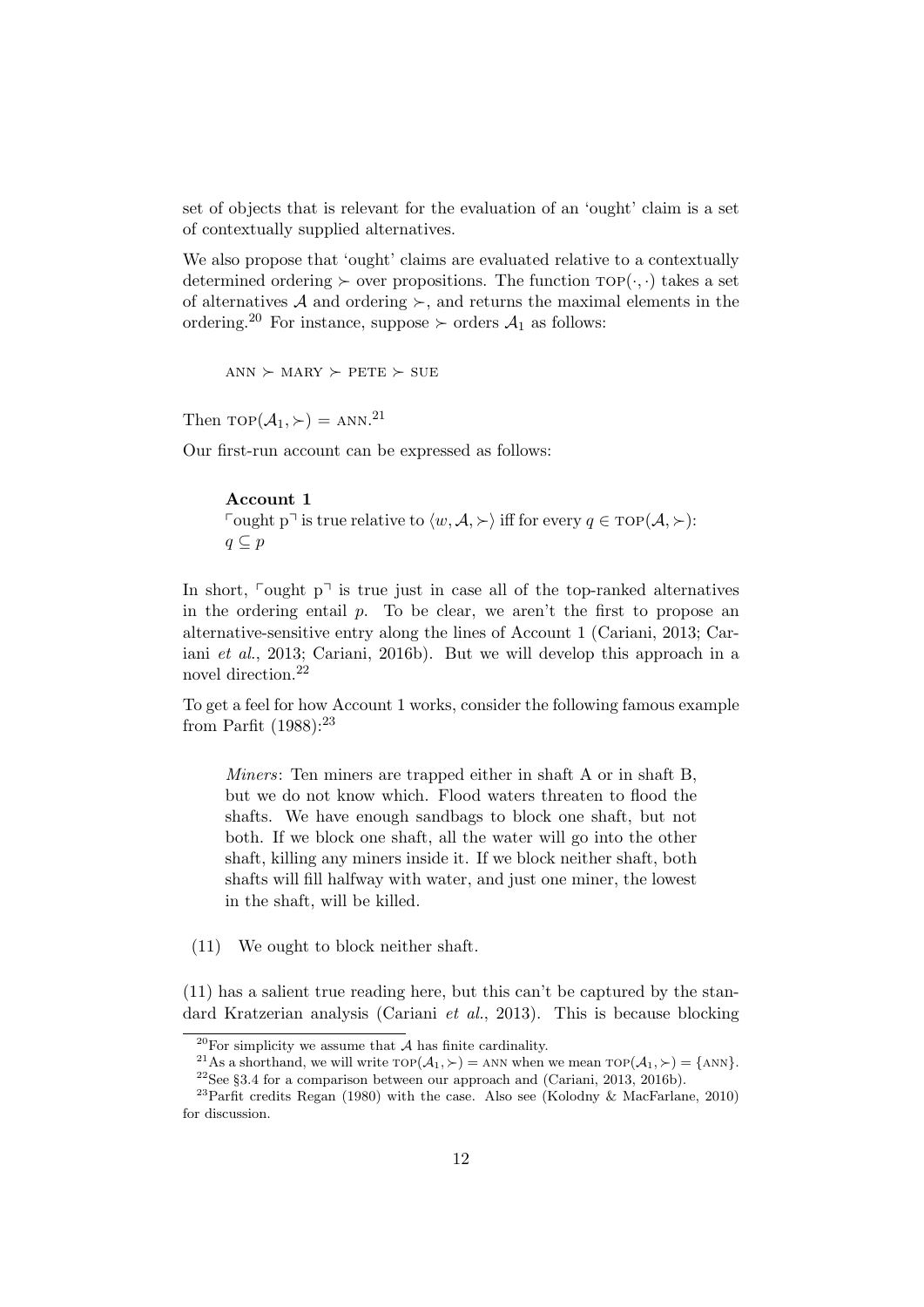neither shaft is guaranteed to lead to a suboptimal outcome; the best worlds are ones where we block shaft A and the miners are in A, or we block shaft B and the miners are in B. However, alternatives are relatively coarse-grained entities. So, even if there are some *worlds* in an alternative B that are suboptimal, B can still be ranked higher than the other alternatives. For instance, let us suppose that the relevant set of alternatives in the Miners scenario is  $\mathcal{A} = \{$ NEITHER, A, B $\}$ , where NEITHER is the proposition that we block neither shaft, A is the proposition that we block shaft A, and B is the proposition that we block shaft B. Moreover, let us suppose that the relevant ordering over these alternatives looks as follows:

NEITHER  $\succ$  A/B

In this case, Account 1 predicts that [\(11\)](#page-11-0) should be true.

At this point, two natural meta-semantic questions arise for Account 1: (i) how exactly does the set of alternatives  $A$  get determined in context, and (ii) how is the ordering over alternatives  $\succ$  structured. We will have more to say about (i) in §[3.3.](#page-16-0) But to a first approximation, the alternatives relevant for the evaluation of an 'ought' claim are tied to the actions that the relevant agent(s) can perform, their *decision problem*. Importantly, decision problems become more fine-grained over time, as the space of possible actions available to the agent increases. For instance, in the Procrastinate scenario, Prof. Procrastinate's immediate options involve deciding between accepting and declining. Let us call the set of alternatives corresponding to this decision problem **coarse**, so **coarse**  $= \{$  ACCEPT, DECLINE $\}$ . But relative to a longer time-frame, more actions become available to Procrastinate. In particular, he has two ways of acting once he's accepted: he can either accept and write, or accept and not write. Let us call the set of alternatives corresponding to this more fine-grained decision problem fine, so fine  $=$  ${$ <u>ACCEPT&WRITE, ACCEPT&WRITE</u>, DECLINE}. It is our general contention that there are two relevant sets of alternatives in the Procrastinate scenario: coarse and fine.

As for (ii), we're attracted to the idea that in the relevant contexts, e.g. Procrastinate, the ordering over alternatives is determined by decision-theoretic considerations, e.g. expected value. In that case, for alternatives  $A, B$ :  $A \succ B$  when the expected value of A is greater than the expected value of B. This would explain why, for example, neither is top-ranked in the Miners example. It also means that DECLINE will be top-ranked relative to coarse, but that ACCEPT&WRITE will be top-ranked relative to fine.<sup>24</sup>

<sup>&</sup>lt;sup>24</sup>To be clear, we have only suggested that alternatives are ordered by expected value because this idea is fairly simple, yields intuitive verdicts for the range of cases we consider, and allows us to provide a concrete implementation of our general framework. Officially,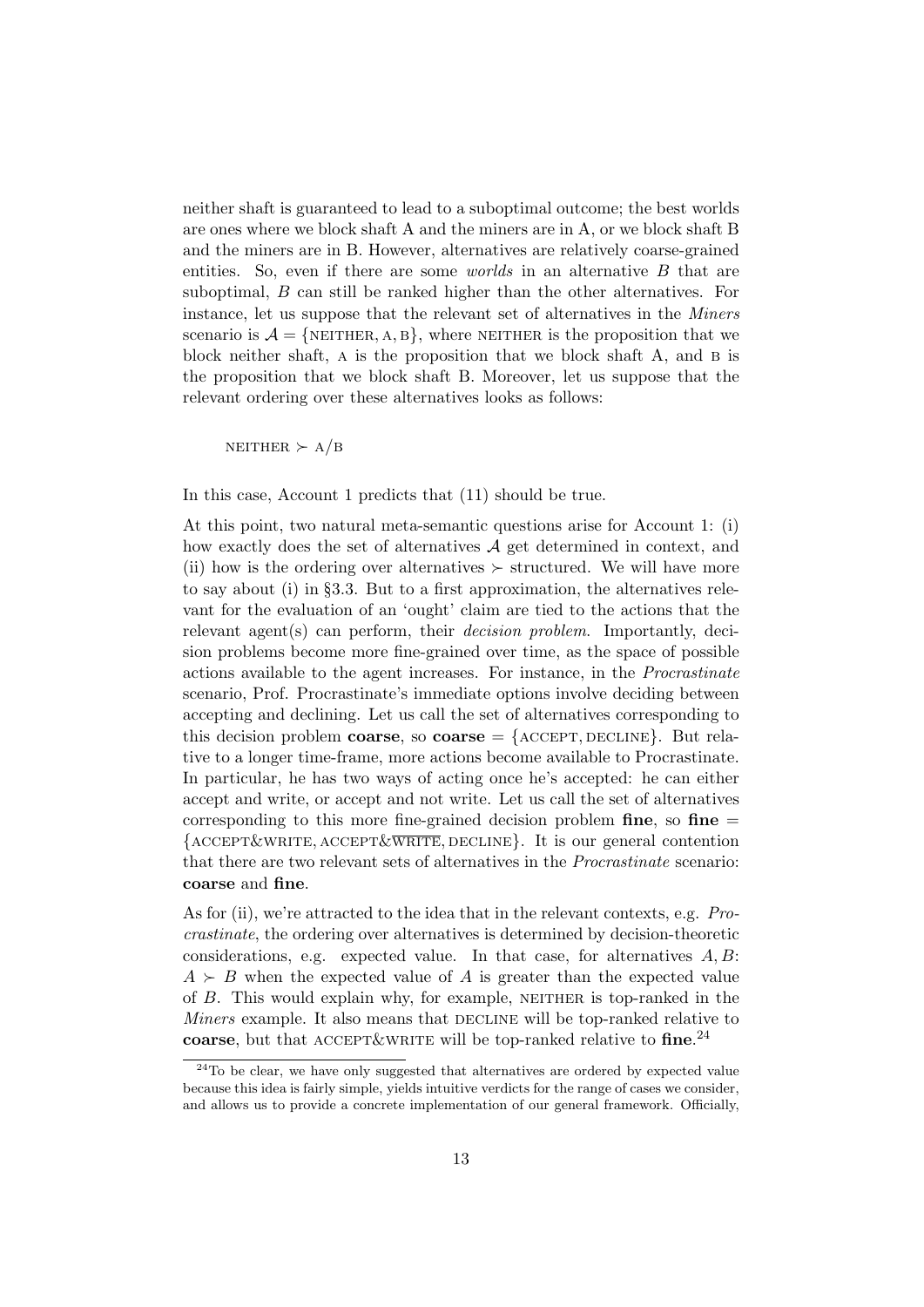Just like Kratzer's analysis, Account 1 makes Inheritance valid: if all of the best alternatives entail  $p$ , and  $p$  entails  $q$ , then all the best alternatives will entail  $q$  as well. So, no matter what the set of alternatives and ordering is, conjunctions such as [\(3a\)](#page-2-0) ('Prof. Procrastinate has to accept and write, but he doesn't have to accept') can never be true. This provides a straightforward explanation for their infelicity.

But Account 1 doesn't yet explain the contrast between [\(1a\)](#page-1-0) and [\(1b\)](#page-1-1); why the former sounds false in the Procrastinate scenario, but the latter sounds true:

- [\(1\)](#page-1-0) a. Prof. Procrastinate ought to accept.
	- b. Prof. Procrastinate ought to accept and write.

We have claimed that there are two relevant sets of alternatives in the Procrastinate scenario: coarse and fine. Given a decision-theoretic ordering, [\(1a\)](#page-1-0) is false relative to coarse, and [\(1b\)](#page-1-1) is true relative to fine. However, the problem is that  $(1a)$  is *true* relative to **fine**, and  $(1b)$  is *false* relative to coarse (since accept doesn't entail Procrastinate accepts and writes). So, what needs to be explained is why [\(1a\)](#page-1-0) tends to be evaluated relative to coarse, but [\(1b\)](#page-1-1) is evaluated relative to fine. We try to do this in the next two subsections.

#### <span id="page-13-0"></span>3.2 Representation

Let us begin by considering why  $(1b)$  is evaluated relative to **fine** rather than coarse. The basic idea is that 'ought' claims carry certain presuppositions which force [\(1b\)](#page-1-1) to be evaluated relative to the more fine-grained set of alternatives. We spell this out below.

Recall that  $\text{coarse} = \{\text{ACCEPT}, \text{DECLINE}\}\text{.}$  The complement in [\(1b\)](#page-1-1) expresses the following proposition: Procrastinate writes and accepts. Intuitively, there is a mismatch here between this proposition and the distinctions made salient by coarse. More precisely, Procrastinate writes and accepts is

all we are committed to is that in the contexts of interest, the ordering over alternatives has a decision-theoretic aspect which allows us to distinguish between the alternatives. We want to leave it open whether the ordering is *always* determined by decision-theoretic considerations. For instance, the so-called "objective" sense of 'ought' might call for a ranking that departs from notions such as expected value. (See [\(Cariani,](#page-27-11) [2016b\)](#page-27-11) for relevant discussion.) Moreover, we want to leave it open that in the cases of interest, the "good news value" of an alternative is better represented by using expected value in more sophisticated ways, or even by adopting a more sophisticated decision theory, e.g. prospect theory [\(Kahneman & Tversky,](#page-28-21) [1988\)](#page-28-21) or risk-weighted utility theory [\(Buchak,](#page-26-3) [2013\)](#page-26-3). Finally, we note that the background information state used to formulate the relevant decision-theoretic notion shouldn't necessarily be taken to be the agent's beliefs or credences. For example, see the game show cases in §[3.3.](#page-16-0)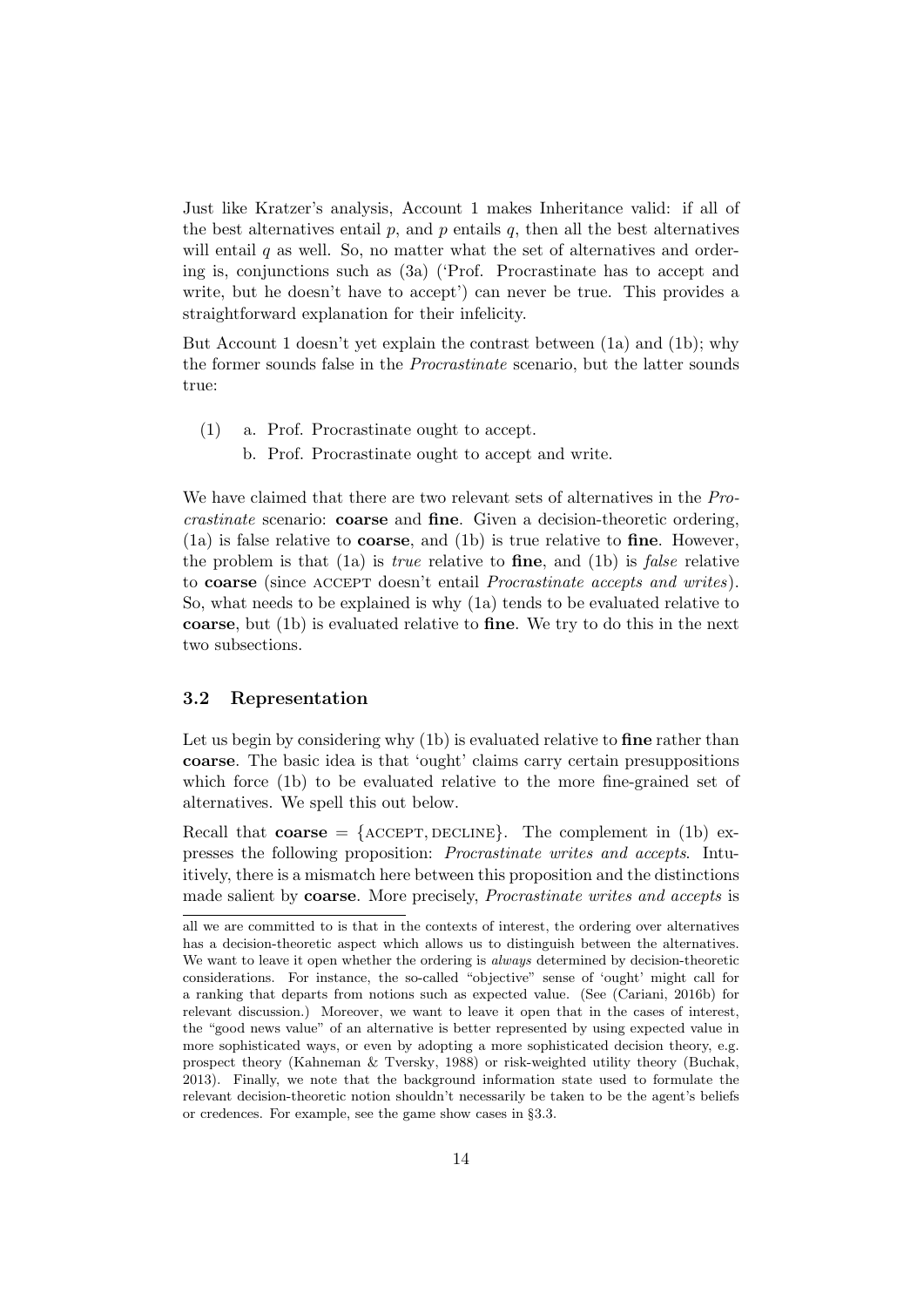too specific, it cuts logical space finer than coarse allows. The thought is that this sort of disconnect between the prejacent of an 'ought' claim and the background set of alternatives should be ruled out. We can make this more precise through the following definition. Given a set of alternatives A and proposition p, let us say that p is represented by  $A$  just in case every alternative in A either entails p or entails  $\neg p$ .<sup>25</sup> For instance, the proposition that Procrastinate accepts is represented by coarse, but the proposition that he accepts and writes is not, since accept neither entails this proposition nor its negation.

We propose adding a representation requirement to the semantics of 'ought' claims. One option is to add it as a regular truth condition. However, then a sentence such as [\(12\)](#page-14-0) will be true relative to coarse:

<span id="page-14-0"></span> $(12)$  # Prof. Procrastinate doesn't have to write the book review.

This is because DECLINE doesn't entail *Procrastinate writes the review*. However, it is difficult to hear this sentence as acceptable.<sup>26</sup>

Instead, we suggest capturing the representation requirement as a presupposition, or definedness condition on 'ought' claims. Our final entry then looks as follows:

#### Semantics for ought

Fought p<sup> $\exists$ </sup> is defined relative to  $\langle w, \mathcal{A}, \rangle$  only if p is represented by A

If defined,  $\lceil \text{ought } p \rceil$  is true relative to  $\langle w, \mathcal{A}, \rangle$  iff for every  $q \in \text{TOP}(\mathcal{A}, \succ)$ :  $q \subseteq p$ 

[\(12\)](#page-14-0) is not predicted to be true on our account, since presuppositions project through negation [\(Chierchia & McConnell-Ginet,](#page-27-14) [2000\)](#page-27-14). So, [\(12\)](#page-14-0) is predicted to suffer from presupposition failure when evaluated relative to coarse. 27

<sup>&</sup>lt;sup>25</sup>Cf. [Cariani'](#page-26-0)s [\(2013\)](#page-26-0) notion of a proposition being "visible" with respect to a background partition of logical space. See §[3.4](#page-23-0) for further discussion of Cariani's account.

 $^{26}$ Indeed, [\(12\)](#page-14-0) seems bad even when it is uttered on the heels of a sentence that is plausibly evaluated relative to coarse, as in [\(13\)](#page-14-1):

<span id="page-14-1"></span> $(13)$  # Prof. Procrastinate doesn't have to accept, and he doesn't have to write the book review.

 $27$ For convenience, we assume that presupposition failure has a semantic effect. But our general approach is compatible with pragmatic accounts of presupposition on which presupposition failure affects assertability rather than semantic value [\(Schlenker,](#page-28-1) [2009\)](#page-28-1). In this setting, there is every prospect for maintaining that Inheritance is classically valid (cf. the discussion immediately below).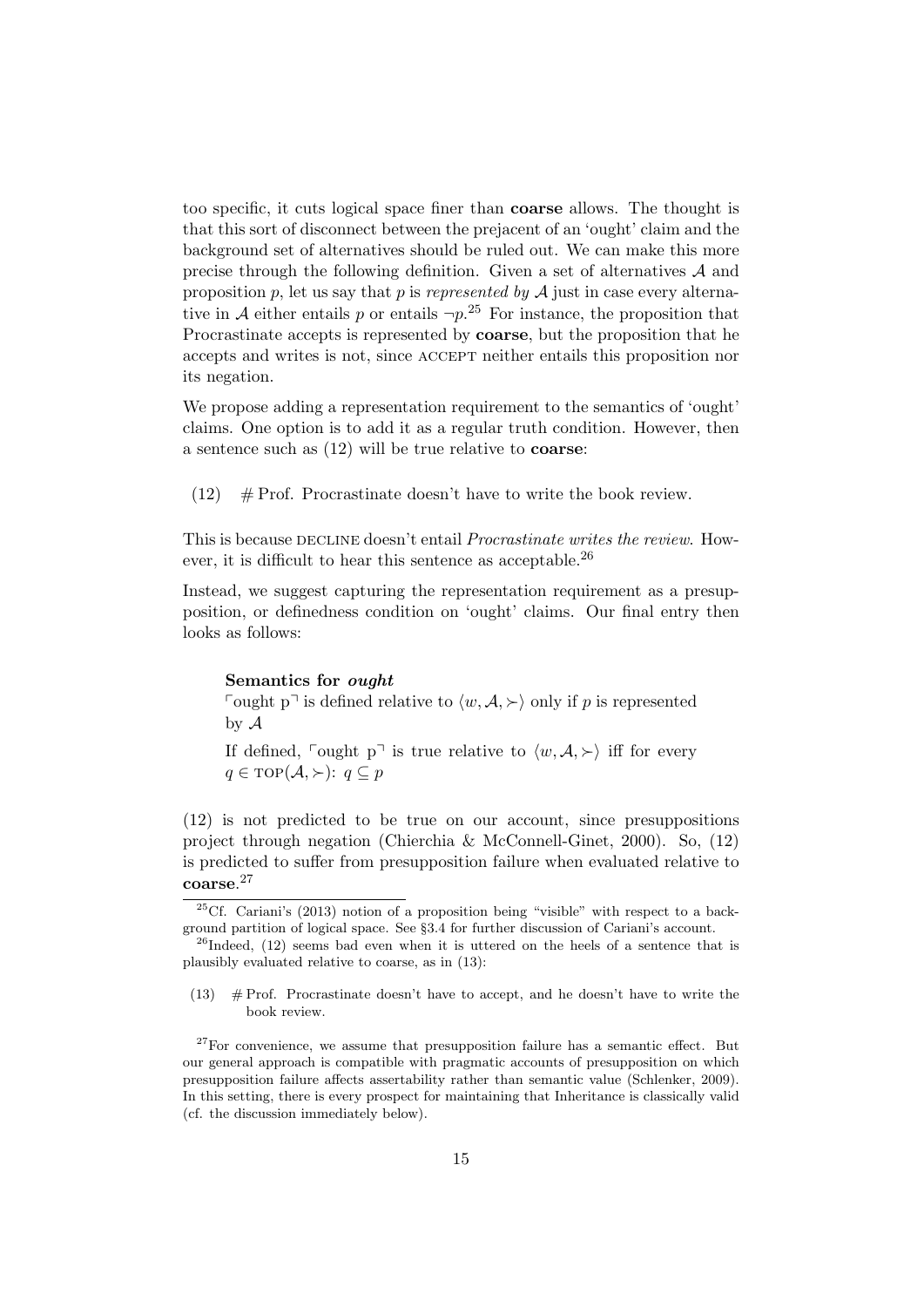Note that on this semantics, it is still the case that configurations of the form  $\lceil \text{ought p but not ought q}, \text{where } p \text{ entails } q, \text{ can never be true. This}$ is because although our account doesn't make Inheritance classically valid, it is still Strawson valid [\(von Fintel,](#page-27-15) [1999\)](#page-27-15). Essentially, an argument from a set of sentences  $\Gamma$  to a sentence  $\psi$  is Strawson valid just in case whenever all of the  $\varphi \in \Gamma$  and  $\psi$  are defined, if all of the  $\varphi \in \Gamma$  are true, then  $\psi$  must be true as well.<sup>28</sup> So, sentences of the form  $\lceil \text{ought p but not ought q} \rceil$ , where p entails q, will always either be false or undefined.<sup>29</sup>

Now, it is generally accepted that hearers tend to interpret sentences so as to avoid presupposition failure. That is, within reasonable limits, hearers will make the assumptions necessary to avoid undefinedness.<sup>30</sup> For instance, even if I suspect that you have no siblings, I will come to assume that you have a sister once I've heard you utter  $(14)$ :

<span id="page-15-0"></span>(14) I have to fetch my sister from the airport tomorrow.

That is, the presupposition triggered by the possessive 'my sister', namely that I have a sister, is taken to hold when evaluating [\(14\)](#page-15-0).

We want to suggest that something similar happens when we interpret [\(1b\)](#page-1-1) ('Prof. Procrastinate ought to accept and write') in context. To repeat, there are two relevant sets of alternatives in the Procrastinate scenario, namely coarse and fine. We have seen that [\(1b\)](#page-1-1) fails to be defined relative to coarse, since the proposition Procrastinate accepts and writes isn't represented by this set of alternatives. But [\(1b\)](#page-1-1) is defined relative to fine. Assuming that hearers will try to avoid interpretations that result in pre-supposition failure, they will then be moved to evaluate [\(1b\)](#page-1-1) relative to fine rather than coarse. This is exactly the result that we wanted.

Note that the drive to avoid presupposition failure still doesn't clarify why [\(1a\)](#page-1-0) should be evaluated relative to coarse, since this sentence is defined

<sup>28</sup>Strawson validity has been used to account for a range of natural language phenomena, e.g., see [\(von Fintel,](#page-27-15) [1999;](#page-27-15) [Cariani & Goldstein,](#page-27-16) [2018;](#page-27-16) [Mandelkern,](#page-28-22) [2020\)](#page-28-22). That said, one can raise questions about how exactly the notion of Strawson validity bears on intuitions about natural language inferences. For instance, Strawson entailment fails to be transitive [\(Dorr & Hawthorne,](#page-27-17) [2018\)](#page-27-17). We're sympathetic to these concerns, but we don't think that they should trouble us here. Most importantly, our use of Strawson validity is fairly constrained, since we're essentially only interested in entailments from a single sentence schema.

 $29$ To be clear, the infelicity of examples such as  $(3a)$  ('Prof. Procrastinate has to accept and write, but he doesn't have to accept') doesn't simply follow from the claim that they are Strawson contradictions on a uniform interpretation. Rather, their infelicity follows from that fact in combination with the claim that mid-sentence contexts shifts in these sentences are difficult to achieve (see the discussion of context shifting in §[2.2\)](#page-5-0).

<sup>30</sup>This process is usually discussed under the heading "accommodation". The basic phenomenon goes back at least to [Kartunnen](#page-28-23) [\(1974\)](#page-28-23). See [\(von Fintel,](#page-27-18) [2004\)](#page-27-18) for a more recent discussion.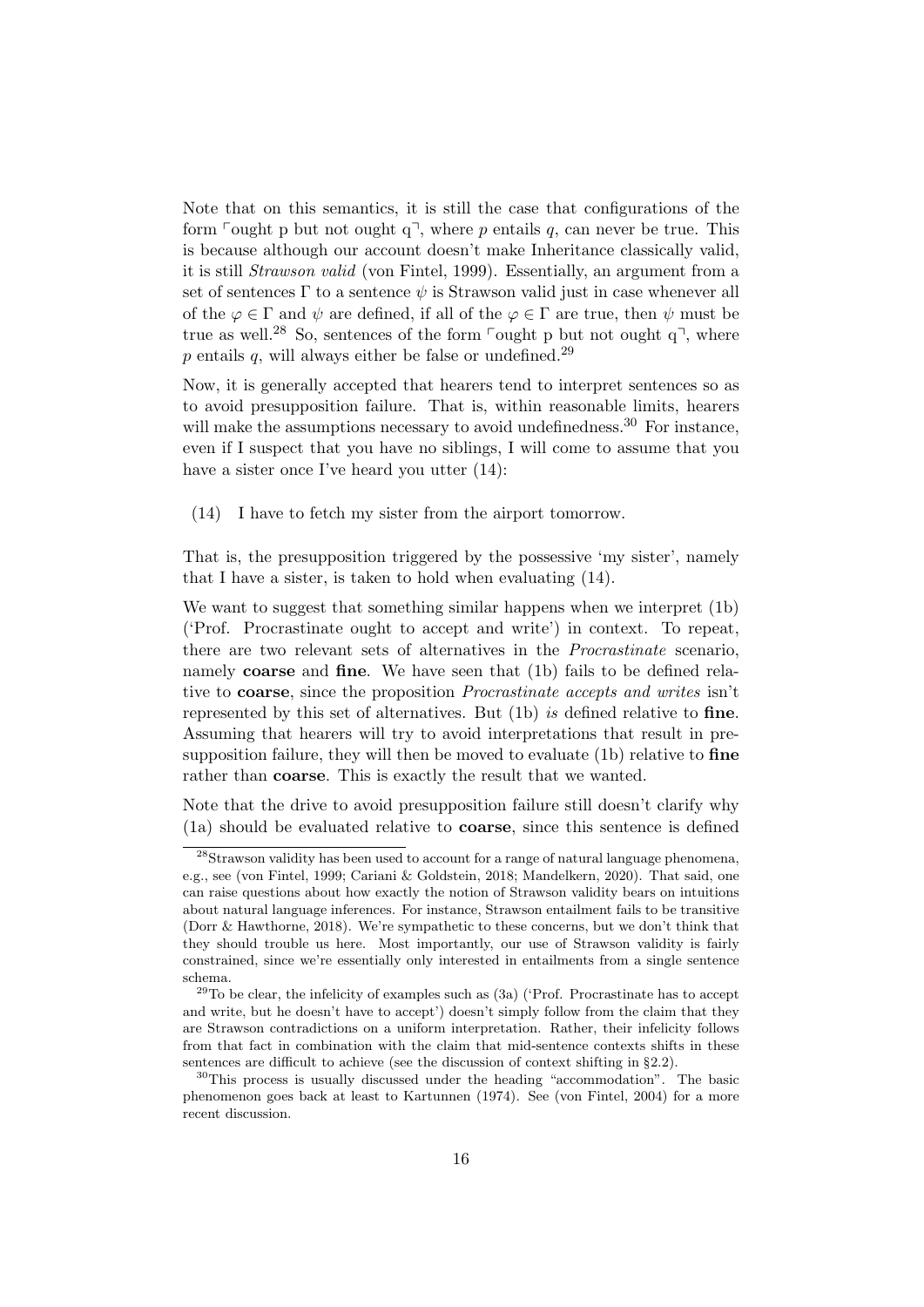relative to fine as well. Further arguments must be proffered in order to account for this asymmetry. We turn to these next.

## <span id="page-16-0"></span>3.3 Alternatives and immediate control

We want to start by getting clearer about the data surrounding examples such [\(1a\)](#page-1-0), and what precisely needs to be explained. We have already seen that this sentence is unacceptable when uttered in the original Procrastinate scenario. But it is important to observe that the example improves when uttered in conjunction with [\(1b\)](#page-1-1). For instance, consider the following:

- <span id="page-16-2"></span>(15) a. Prof. Procrastinate ought to accept and write, so he ought to accept.
	- b. Prof. Procrastinate ought to accept, since he ought to accept and write.

These seem basically fine to us, and certainly much better than [\(1a\)](#page-1-0) uttered on its own. Also consider a variant of the Procrastinate scenario where your friend Pete is completely ignorant of the goodness/badness of Procrastinate's possible actions:

- <span id="page-16-1"></span>(16) a. Pete: I know that Procrastinate can decline, accept and not write, or accept and write. What should he do?
	- b. You: He ought to accept, because accepting and writing is best.

Again, we don't find it difficult to hear your reply in [\(16b\)](#page-16-1) as true. What the above examples show is that [\(1a\)](#page-1-0) isn't always unacceptable, and can be felicitous when uttered in the right setting. So, what needs to be explained is why (i) [\(1a\)](#page-1-0) sounds bad when uttered in the most natural reconstructions of the Procrastinate scenario, but (ii) [\(1a\)](#page-1-0) improves when uttered in configurations such as  $(15)$  and  $(16b)$ .<sup>31</sup>

In §[3.1](#page-10-1) we proposed that the alternatives relevant for the evaluation of an 'ought' claim are tied to the actions that the relevant agent(s) can perform, their decision problem. We also mentioned that decision problems become more fine-grained over time, as the space of possible actions available to the agent increases. In order to account for (i), we suggest that the relevant alternatives tend to reflect what is in the agent's immediate control. That

 $31$ Note that the examples in [\(15\)](#page-16-2) and [\(16b\)](#page-16-1) pose a further problem for Inheritancerejecting theories such as those considered in  $\S 2.1$ . For if  $(1a)$  is false in context, why should this sentence become more acceptable when uttered in conjunction with [\(1b\)](#page-1-1)? It's unclear.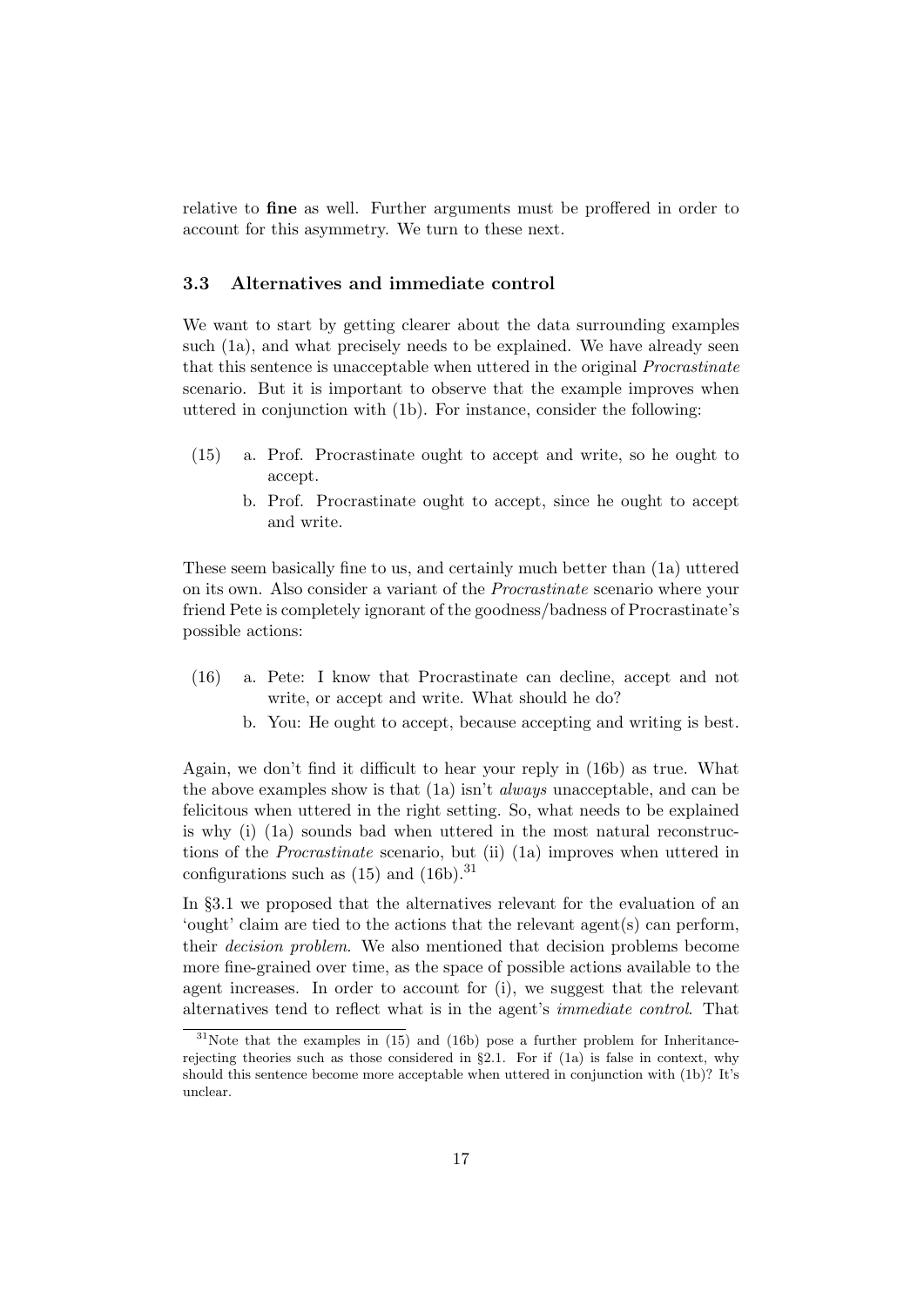is, the alternatives used to evaluate a deontic claim are, ceteris paribus, derived from the agent's immediate courses of action, their short-term decision problem. If that's correct, then we should expect that [\(1a\)](#page-1-0) will, by default, be interpreted relative to coarse rather than fine, since Procrastinate's immediate options are simply accepting and declining. And as we've seen, [\(1a\)](#page-1-0) is false relative to coarse, which would explain its infelicity.

That the operative alternatives tend to align with what is in an agent's immediate control can be supported by reflecting on the general point and purpose of uttering deontically modalized claims. These claims are often uttered with an eye to advising agents of their best course of action, and aiding them in the the process of deliberation. For computational reasons, it is prudent for those who are providing advice to focus on the earlier branches of the agent's decision tree. The number of possible actions available to an agent grows large over time, and if presented with a complete course of action that spans the entire tree, it is easy for agents to become overwhelmed. Think about providing directions to a tourist: in order to maximize the chances of uptake, it is best to disclose the directional information in a stepby-step fashion; the tourist could easily become bewildered if presented with a complete route to their destination all in one go. Another point in this vicinity involves motivation: it is plausible that agents tend to be more motivated to finish complex tasks if they are broken down into smaller, discrete actions.<sup>32</sup> If that's right, then it would make sense for deontic claims to be evaluated relative to a comparatively short-term temporal horizon.

There are also empirical reasons to think that alternatives tend to reflect what is in the agent's immediate control. Indeed, to our minds one of the strongest considerations in favor of this idea is that it makes the following prediction: it predicts that if we started to alter cases such as Procrastinate so that all of the actions available to the agent could be carried out at a single point in time, examples such as [\(1a\)](#page-1-0) should start to sound more acceptable. It is difficult to test this in the actual Procrastinate case without the example becoming fairly contrived. But consider the following scenario:

Diachronic Treaty: You are a high government official for the country of Arun. Arun's diplomats have negotiated treaties with Arun's neighbors Bethesda and Carmill. Carmill is much stronger than Bethesda. Signing treaties with both neighbors would bring great wealth and prosperity to Arun, while signing with neither will have no effect. Signing a treaty with Bethesda but not Carmill will inevitably lead to war with Carmill, and the eventual ruin of Arun. Today you must choose whether to sign

 $32$ This psychological tendency is reflected in the following well-known question and answer pair: How do you eat an elephant? One bite at a time!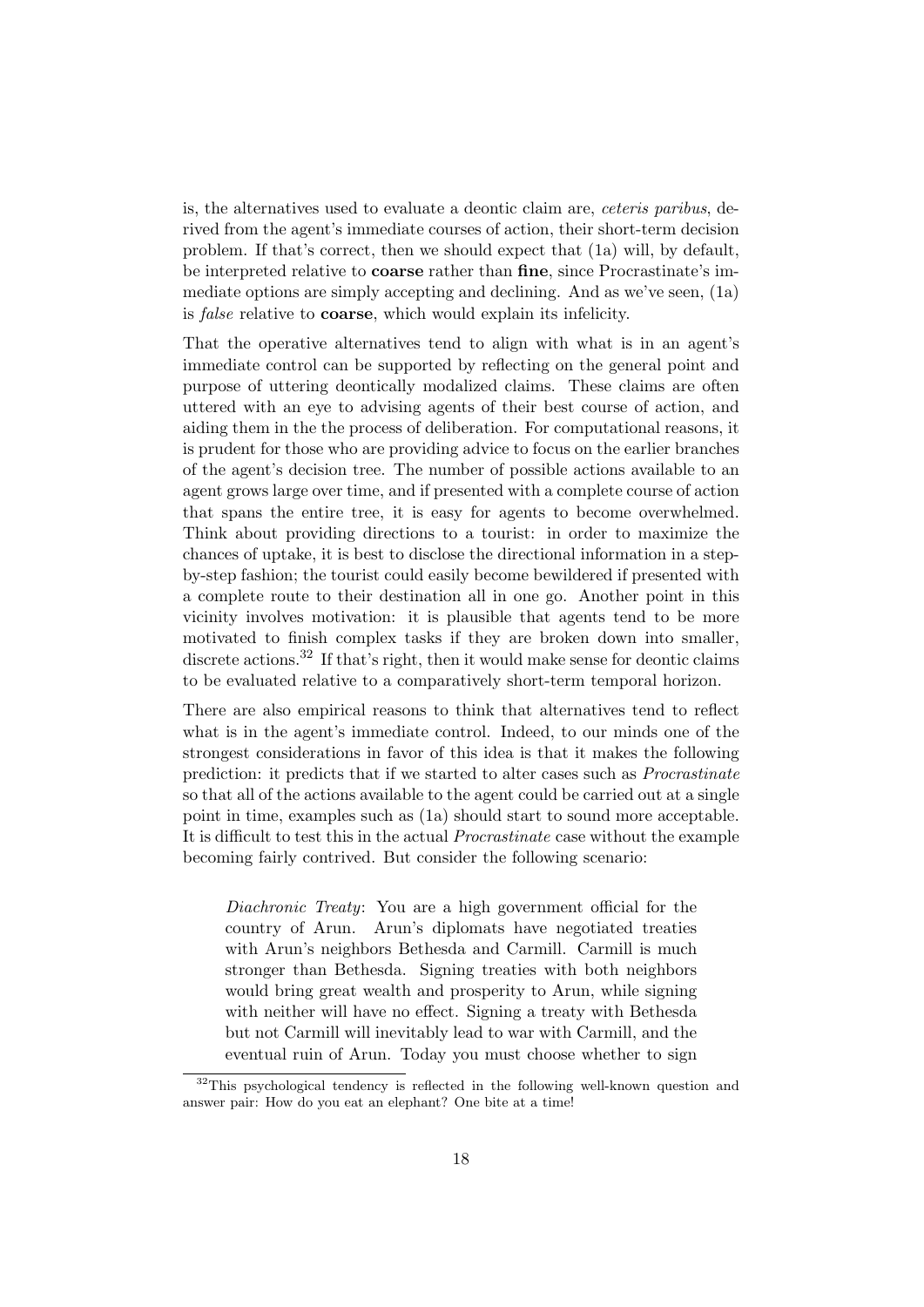a treaty with Bethesda. Tomorrow you must choose whether to sign a treaty with Carmill. You find Carmill's king unbearable, and detest facilitating the development of his kingdom. So, even if you sign with Bethesda today, there's a decent chance that you will not be able to bring yourself to sign with Carmill tomorrow.

<span id="page-18-0"></span>(17) You ought to sign the treaty with Bethesda.

Our judgment is that  $(17)$  patterns with  $(1a)$ :  $(17)$  is infelicitous in context. But now consider the following variant of the case:

Synchronic Treaty: As in Diachronic Treaty, but now the decision to sign with Bethesda and Carmill is made at the same time. Depending on which of four buttons you press, your electronic signature will be placed on both treaties, exactly one of the treaties, or none of them.

<span id="page-18-1"></span>(18) You ought to sign the treaty with Bethesda.

To our ears, and those of our informants, [\(18\)](#page-18-1) improves considerably here. Indeed, the sentence just sounds true. This is neatly accounted for by the idea that alternatives are "chunked" with respect to what is in an agent's immediate control. In Diachronic Treaty, your short-term decision problem involves whether or not to sign with Bethesda. Relative to this set of alternatives, [\(17\)](#page-18-0) is false, since not signing with Bethesda has a higher expected value than signing. But in Synchronic Treaty, your short-term decision problem involves every configuration of accepting and declining treaty agreements. Relative to this set of alternatives, [\(18\)](#page-18-1) is true, since signing with both Bethesda and Carmill has highest expected value.

Here is another example to a similar effect:

Diachronic Game Show: Alex is on a game show. He has to push two buttons consecutively, with a minute pause between pushes. He has a choice of the red button or the blue button for his first push, and a choice of the white button or the black button for his second push. If Alex pushes the red button first, he'll get \$1000 regardless which button he pushes after. If he pushes the blue button first, he'll either get \$1100 if he pushes the black button second, or \$0 if he pushes the white button second. Alex is entirely ignorant of the payoffs associated with the button pushes.

<span id="page-18-2"></span>(19) Alex ought to push the blue button first.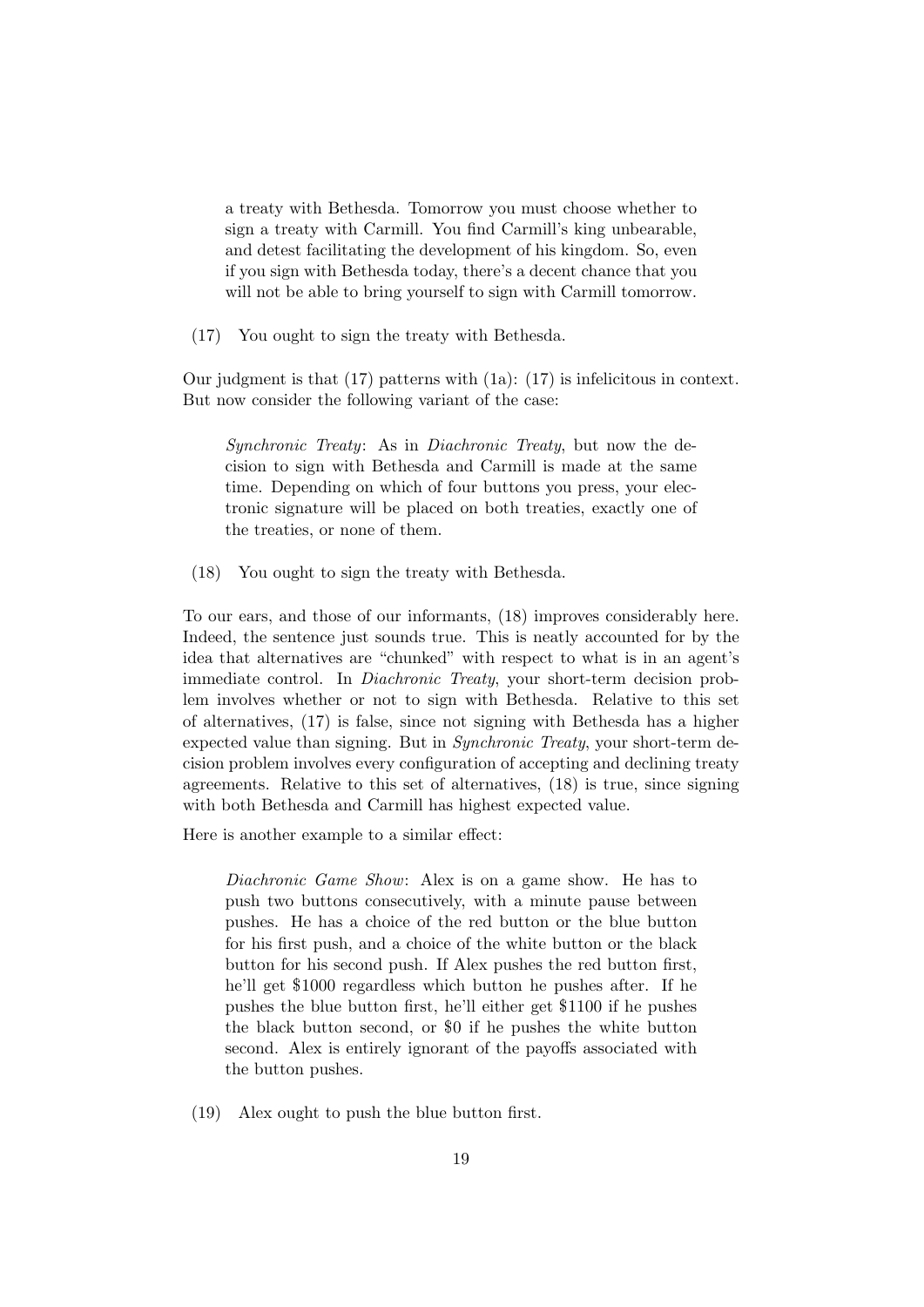Again, [\(19\)](#page-18-2) patterns with [\(1a\)](#page-1-0): [\(19\)](#page-18-2) is infelicitous in context. But now consider the following variant of the case:

Synchronic Game Show: Alex is on a game show. He has to push two buttons at the same time: one with his left hand and one with his right hand. He has a choice of the red button or the blue button for his left hand push, and a choice of the white button or the black button for his right hand push. If Alex pushes the red button with his left hand, he'll get \$1000 regardless which button he pushes with his right hand. If he pushes the blue button with his left hand, he'll either get \$1100 if he pushes the black button with his right hand, or \$0 if he pushes the white button with his right hand. Alex is entirely ignorant of the payoffs associated with the button pushes.

<span id="page-19-0"></span>(20) Alex ought to push the blue button with his left hand.

[\(20\)](#page-19-0) sounds true here. Again, this can be explained if we assume that alternatives tend to reflect what is in an agent's immediate control. In Diachronic Game Show, Alex's short-term decision problem involves whether to push the red button or the blue button. Relative to this set of alternatives, [\(19\)](#page-18-2) is false, since pushing the red button has a higher expected value than pushing the blue button. But in Synchronic Game Show, Alex's short-term decision problem involves pushing every button configuration. Relative to this set of alternatives, [\(20\)](#page-19-0) is true, since pushing blue-black has highest expected value.

Further support for a connection between the operative alternatives and what is in an agent's control comes from the *Miners* case presented in §[3.1:](#page-10-1)

Miners: Ten miners are trapped either in shaft A or in shaft B, but we do not know which. Flood waters threaten to flood the shafts. We have enough sandbags to block one shaft, but not both. If we block one shaft, all the water will go into the other shaft, killing any miners inside it. If we block neither shaft, both shafts will fill halfway with water, and just one miner, the lowest in the shaft, will be killed.

[\(11\)](#page-11-0) We ought to block neither shaft.

As we observed, [\(11\)](#page-11-0) is naturally heard as true here. This can be explained if we suppose that it is evaluated relative to the set  $\mathcal{A}_1 = \{ \text{NETHER}, A, B \},\$ since NEITHER has higher expected value than the other alternatives. But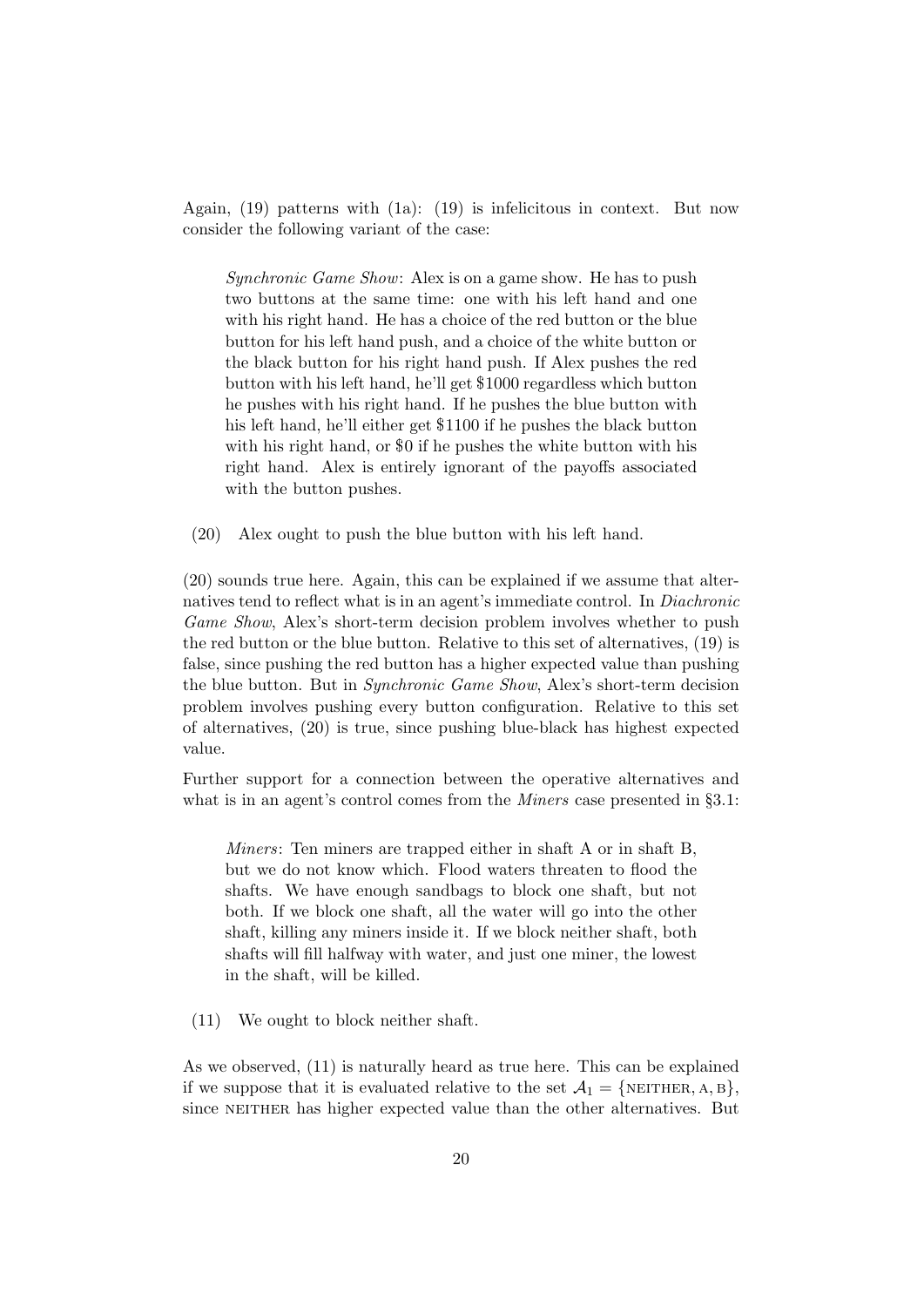consider the set of alternatives  $A_2 = \{$ NEITHER, I,  $\overline{I}$ , where I is the proposition that we block the shaft the miners are in, and  $\bar{I}$  is the proposition that we block shaft the miners aren't in. Clearly, i has highest expected value among these alternatives. So, if [\(11\)](#page-11-0) was evaluated relative to  $A_2$ , then the sentence would be *false*. Why isn't  $(11)$  evaluated relative to something like  $A_2$ ? We suggest that this is because  $A_2$  doesn't reflect what's in our control. We can't choose whether or not to block the shaft which contains the miners, since we don't know which shaft they're in. To be clear, this is not to say that sets such as  $A_2$  are *never* relevant for evaluating deontic claims in Miners. For instance, it is easy to hear [\(21\)](#page-20-0) as true:

<span id="page-20-0"></span>(21) We ought to block the shaft that the miners are in.

This claim won't be defined relative to  $A_1$ . So, for reasons given in §[3.2,](#page-13-0) [\(21\)](#page-20-0) will tend to be evaluated relative to something like  $A_2$ .<sup>33</sup>

As for (ii), we have been careful to frame the preference for short-term decision problems as a default, rather than a rigid rule. So, we predict that it could be overridden in the right circumstances, e.g. in order to avoid presupposition failure. Given our assumption that coarse and fine are the relevant sets of alternatives in the Procrastinate scenario, we then have a fairly straightforward explanation for why 'Procrastinate ought to accept' sounds fine in, e.g. [\(15a\)](#page-16-2) ('Prof. Procrastinate ought to accept and write, so he ought to accept'). We have seen that the accept-and-write conjunct is undefined relative to coarse. So, in order to ensure that this conjunct is defined, hearers will evaluate these conjunctions relative to fine. But [\(1a\)](#page-1-0) is *true* relative to  $\text{fine.}^{34}$ 

 $33$ Some might worry that our explanation for why [\(1a\)](#page-1-0) is unacceptable contravenes a compelling principle involving speaker interpretation: when possible, hearers will interpret utterances to be true. Given this principle, our explanation might seem surprising, since hearers are able to evaluate [\(1a\)](#page-1-0) relative to a set of alternatives on which it comes out true, namely fine. However, care must be taken when applying interpretation principles such as these. The psycholinguistics literature is replete with examples where on the face of it hearers should easily be able to access true interpretations, and yet fail to do so. For instance, consider pronoun resolution [\(Kehler & Rohde,](#page-28-24) [2013\)](#page-28-24):

<span id="page-20-1"></span><sup>(22)</sup> Norm lent his car to his brother's girlfriend. He doesn't own one.

Subjects tend to judge [\(22\)](#page-20-1) to be false, and question how it is that Norm could both lend a car and fail to own one. But one might antecedently have expected that 'he' could easily be resolved to Norm's brother's girlfriend, which could have led to a true interpretation.

<sup>34</sup>A reviewer wonders why presupposition accommodation does not induce a midsentence context shift in [\(3b\)](#page-2-1) ('Prof. Procrastinate doesn't have to accept, but he has to accept and write') so that the first conjunct is evaluated relative to coarse and the second conjunct is evaluated relative to fine, in which case the conjunction would be true. The reviewer motivates this possibility by considering examples such as [\(23\)](#page-21-0) (styled after [\(Lewis,](#page-28-25) [1979\)](#page-28-25)):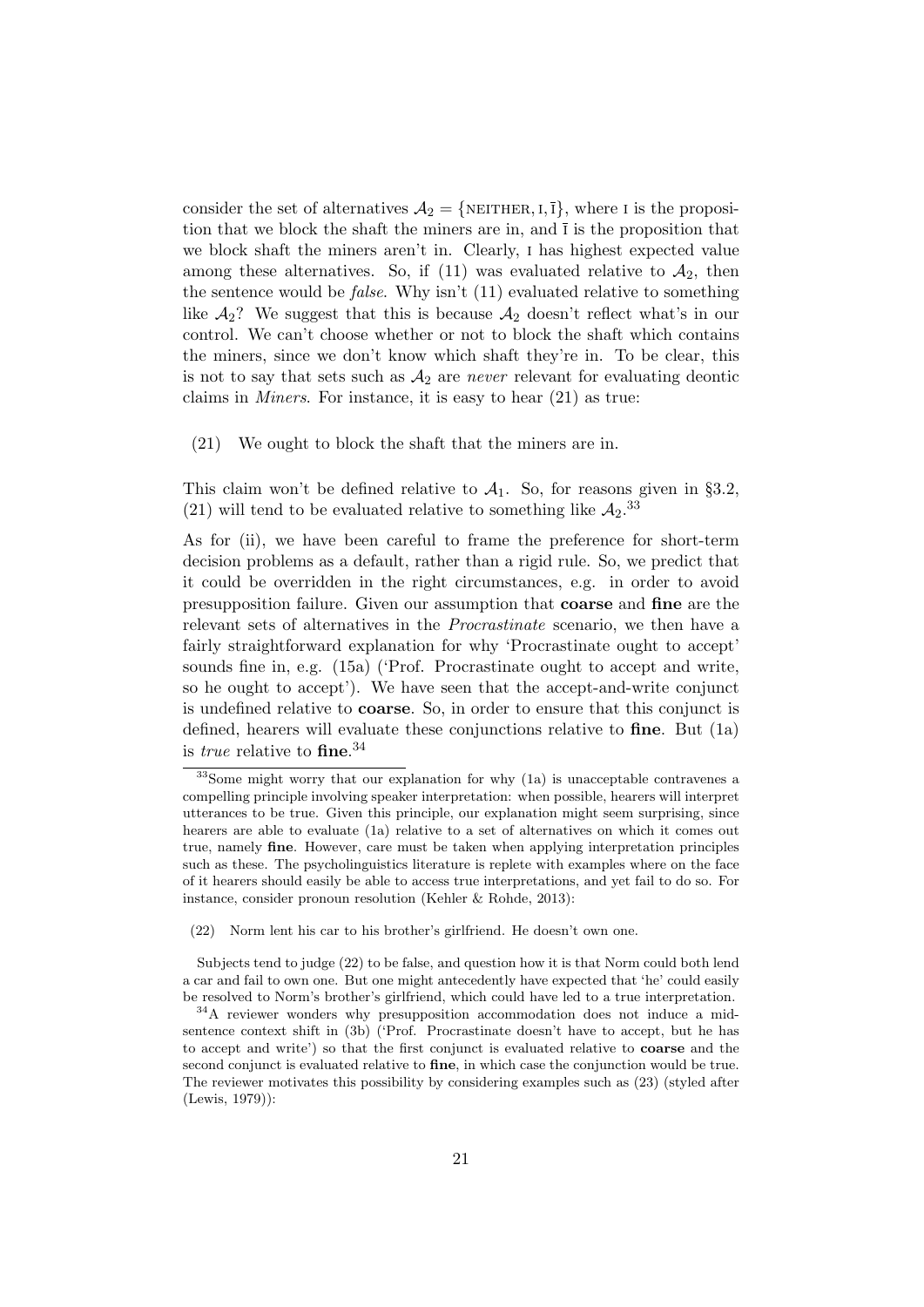Note that our account of why [\(1a\)](#page-1-0) is unacceptable, but [\(1b\)](#page-1-1) is acceptable, is similar to the explanations given by [von Fintel](#page-27-1) and [Bronfman & Dowell](#page-26-2) discussed in §[2.2,](#page-5-0) since it also involves appealing to a context shift. However, there are important differences. For one thing, we suggested that the most plausible way of developing [von Fintel'](#page-27-1)s response predicts that [\(1a\)](#page-1-0) should be acceptable in the following variant of the Procrastinate scenario (repeated from above):

Procrastinate 2: Prof. Procrastinate is invited to review a book on which he is the only fully qualified specialist on the planet. Procrastinate is generally reliable, but sometimes fails to bring projects to completion. In particular, if Procrastinate accepts to review the book, it is quite likely (but not certain) that he will end up writing the review. If Procrastinate accepts but doesn't end up writing the review, the consequences will be catastrophic: his actions will precipitate a crisis in tertiary education that will culminate in several universities closing and thousands of academics losing their livelihoods. If Procrastinate declines, someone less qualified than him will end up writing the review, but there will be no crisis.

But [\(1a\)](#page-1-0) still sounds false here, since the costs of Procrastinate accepting and failing to write the review are enormous. This is what we predict, since

<span id="page-21-1"></span>(24) ?? The dog bit the dog.

In fact, it is striking that even with contextual clues, e.g. if we successively pointed at each dog, [\(24\)](#page-21-1) still sounds bad. A further example in this vein involves possessives:

<span id="page-21-2"></span>(25) ?? Bill's dog bit Bill's dog.

Even if we thought that Bill had at least two dogs, [\(25\)](#page-21-2) would still be infelicitous. Or consider [\(26\)](#page-21-3):

<span id="page-21-3"></span> $(26)$  # There are no dogs but the dog is happy.

Clearly, the pressure to accommodate the presupposition triggered by the definite isn't sufficient to achieve domain expansion. Similar examples can be constructed using different presupposition triggers, e.g. 'both dogs'. In short, expressions such as 'other' play an essential role in inducing the context shift in [\(23\)](#page-21-0). But there are no expressions similar to 'other' that feature in [\(3b\)](#page-2-1) which could facilitate a context shift through presupposition accommodation.

<span id="page-21-0"></span><sup>(23)</sup> The dog bit the other dog.

The idea is that the presupposition carried by the definite 'the other dog' triggers domain expansion, ultimately yielding a coherent interpretation. However, we are doubtful that the pressure to accommodate presuppositions can alone induce intersentential context shifts. For instance, in [\(23\)](#page-21-0) the adjective 'other' is crucial for inducing the shift here. For observe that it is much harder to access a good reading of [\(24\)](#page-21-1):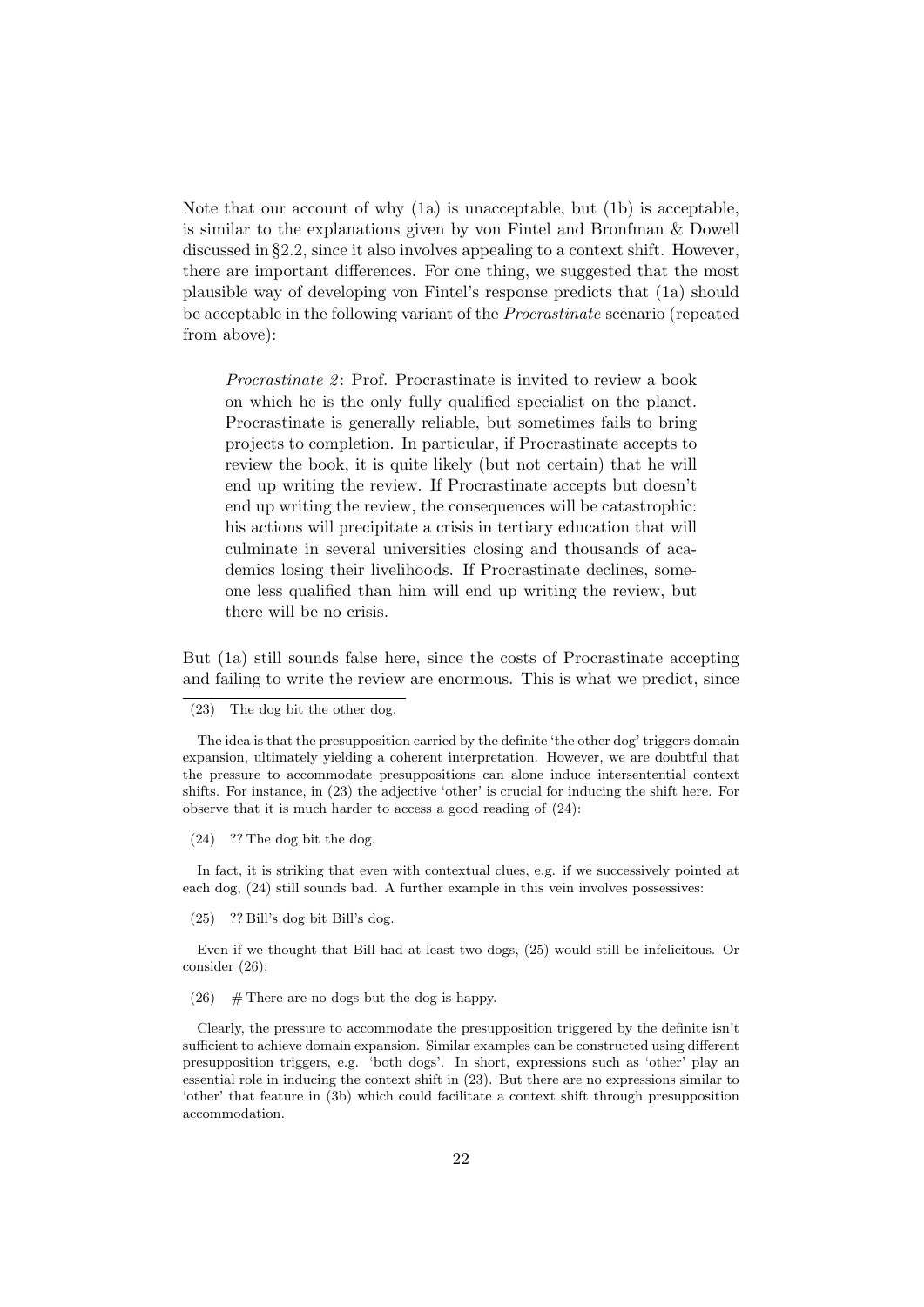Procrastinate's short-term decision problem still just involves accepting or declining. And given the high costs of him accepting and not writing, declining has high expected value.

As for [Bronfman & Dowell,](#page-26-2) they predict that the examples in [\(10\)](#page-9-0) should have true readings:  $35$ 

- [\(10\)](#page-9-0) a. Prof. Procrastinate ought to/has to not accept and write.
	- b. Prof. Procrastinate ought to/has to do something other than accept and write.

By contrast, we predict that these examples will fail to be true on either coarse or fine. For instance, relative to coarse, [\(10a\)](#page-9-0) will be undefined, since the proposition Procrastinate doesn't accept and write isn't represented by this set of alternatives. And relative to fine, the sentence will be false, since accepting and writing is the top-ranked alternative.

To sum up, we have proposed an account of 'ought' claims which patterns broadly with Kratzer's analysis: 'ought' operates as a quantifier over a restricted domain of possibilities. However, on our account the objects in this domain are propositions, or alternatives, rather than worlds. Moreover, 'ought' triggers presuppositions which impose constraints on the relationship between the prejacent and the background set of alternatives. In combination with auxiliary principles governing the choice of alternatives in context, we argued that our proposal resolves the tension involving Inheritance that we set out to explain.<sup>36</sup>

<span id="page-22-0"></span>(27) You ought to eat the leftovers now.

The reviewer argues that this is the wrong prediction, since [\(27\)](#page-22-0) is unequivocally false in this context.

<sup>35</sup>[Bronfman & Dowell](#page-26-2) also predict that 'We ought not block the shaft the miners are in' has a true interpretation in the Miners scenario. But as with the examples in [\(10\)](#page-9-0), it is very challenging to hear this sentence as good.

<sup>&</sup>lt;sup>36</sup>A reviewer discusses the following case, where you are deciding what to do with some leftovers. You can eat the leftovers now, or you can eat them tomorrow. There is also a very small chance that you forget about the food and let it rot in the fridge. Suppose that you aren't very hungry now, so it would be a little bit better to eat the leftovers tomorrow. The reviewer maintains that one can set up the utilities and probabilities in this case so that our account predicts that [\(27\)](#page-22-0) should be true relative to  $\{Now, \overline{Now}\},\$ where NOW is the proposition that you eat the food now, and  $\overline{Now}$  is the proposition that you don't eat the food now.

In response, we think that the reviewer's case is rather underdescribed as stated. And when one fills in the details, we think that our account makes the correct predictions. Let us suppose that the probability of you forgetting about the leftovers conditional on you not eating them now is  $\frac{1}{1000}$ . It is helpful to assign utilities to the outcomes in line with the reviewer's description of the case: let us say that  $EV(eat\; now) = 10$ , and  $EV(wait\; and\; eat$  $tomorrow = 12$  (we make the difference in utilities small because this is what the reviewer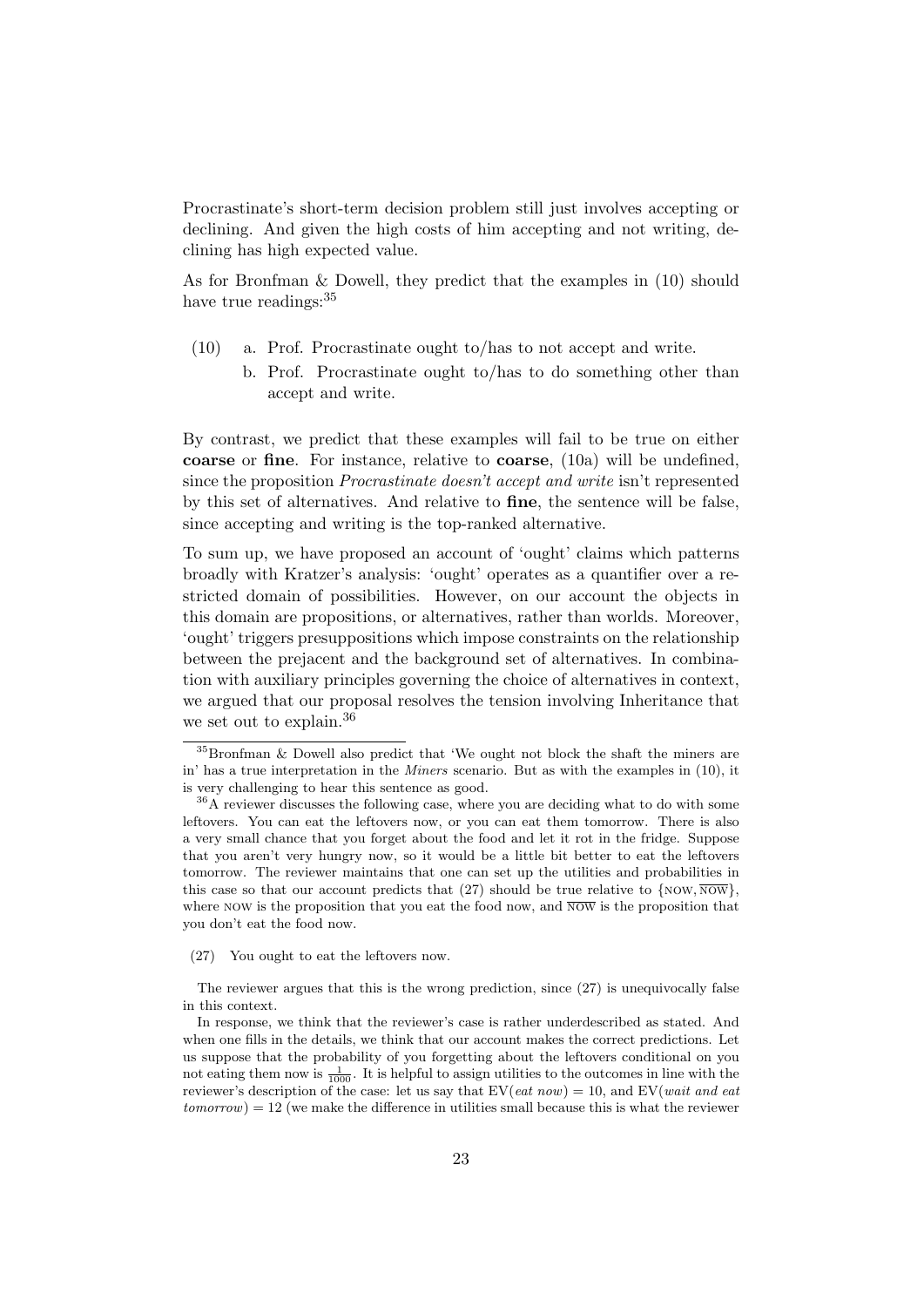We end this section by comparing our account to the theories of [Cariani](#page-26-0) [\(2013,](#page-26-0) [2016b\)](#page-27-11).

## <span id="page-23-0"></span>3.4 [Cariani](#page-26-0) [\(2013,](#page-26-0) [2016b\)](#page-27-11)

We aren't the first to marry a Kratzer-style entry with alternative-sensitivity. In particular, Cariani develops two distinct proposals that are broadly in this vein. We briefly consider these approaches here. In short, neither [\(Cariani,](#page-26-0) [2013\)](#page-26-0) nor [\(Cariani,](#page-27-11) [2016b\)](#page-27-11) provides an adequate response to our target observations, but one could develop [\(Cariani,](#page-27-11) [2016b\)](#page-27-11) so that the resulting account is similar to our own.

[Cariani](#page-26-0) [\(2013\)](#page-26-0) also maintains that 'ought' quantifies over a domain of alternatives, and he also imposes a representation requirement. However, his account differs from our own in two respects: (i) the representation condition is captured as a regular truth-condition, rather than a presupposition; and (ii) Cariani posits a "benchmark element" in the contextually determined ordering  $\succ$ , and requires that  $\lceil \text{ought p} \rceil$  is true only if every p-entailing alternative is at least as good as this benchmark. Cariani's account is roughly the following:

stipulated). Then in order for  $EV(eat\; now) > EV(don't\; eat\; now)$ ,  $EV(left\; leftovers\; rot)$  $<$  1000. $(10-12.\frac{999}{1000})$  = -1988. In other words, the outcome of letting the leftovers rot in the fridge has to be very bad in order for  $EV($ *eat now*)  $\geq EV(don't eat now)$  given our background assumptions. But it is plausible that in most normal circumstances, letting the food rot *wouldn't* be so bad. For instance, you will still have enough money to buy other food, so you won't starve. Thus, in most normal circumstances, EV(let leftovers  $rot$ ) > -1988. In that case, our account predicts that [\(27\)](#page-22-0) should be false.

Now suppose that the circumstances aren't normal. In what sorts of scenarios would EV(let leftovers rot) be so low, i.e. smaller than -1988? One possible scenario is the following: suppose that the leftovers will produce a noxious, undetectable gas after two days of being left in the fridge, and the gas will cause all the other food in the fridge to go bad, causing hundreds of dollars of spoilage. In this context, our account predicts that [\(27\)](#page-22-0) should be true. To our minds, this is the correct prediction. Even though you aren't particularly hungry, it is reasonable to eat the leftovers now rather than risk, e.g. the entire fridge being spoiled by not eating them now. Indeed, this choice is reflected in judgments involving relative betterness: a sentence such as 'It is better to eat the leftovers now rather than risk an entire fridge full of spoiled food by not eating them now' seems true in this scenario. Another way of putting the point is that this variant of the case essentially becomes a version of the Procrastinate scenario: even if it is likely that Procrastinate remembers to write the review, and even if accepting and writing is only a little bit better than declining, it is easy to hear 'Procrastinate ought not accept' as true if Procrastinate accepting but not writing would be catastrophic, e.g. if it would precipitate a crisis in tertiary education that will culminate in several universities closing and thousands of academics losing their livelihoods. (The Procrastinate 2 scenario from §[2.2](#page-5-0) also illustrates that the event of Procrastinate writing being unlikely is inessential to getting the relevant pattern of judgments going.) In short, when the reviewer's case is made more specific, and utilities are clearly assigned, our account appears to make the correct predictions.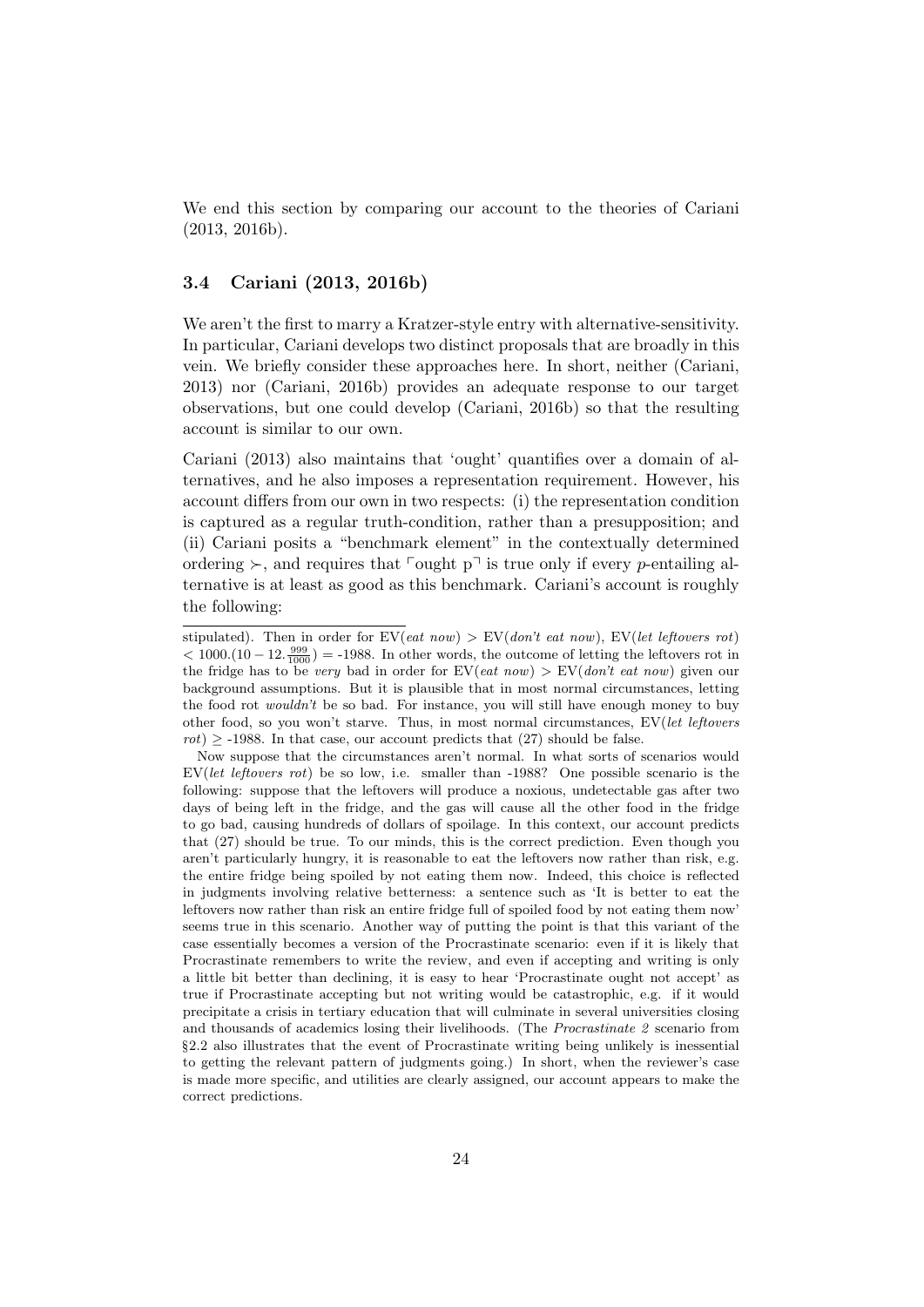[Cariani'](#page-26-0)s [\(2013\)](#page-26-0) semantics for ought

Fought p<sup> $\exists$ </sup> is true relative to  $\langle w, \mathcal{A}, \rangle$  iff

- (i) for every  $q \in \text{TOP}(\mathcal{A}, \succ)$ :  $q \subseteq p$ ; and
- (ii) for every  $q \in \mathcal{A}$  such that  $q \subset p$ ,  $q \succ$  the benchmark; and
- (iii) p is represented by  $\mathcal A$

Granted plausible assumptions, this account predicts that [\(1a\)](#page-1-0) ('Prof. Procrastinate ought to accept') should be false, and [\(1b\)](#page-1-1) ('Prof. Procrastinate') should be true. For instance, suppose that the relevant set of alternatives is fine, and the ordering looks as follows:

 $\text{ACCEPT}\&\text{WRITE} \succ \text{DECLINE} \succ \text{benchmark} \succ \text{ACCEPT}\&\overline{\text{WRITE}}$ 

Then clearly [\(1b\)](#page-1-1) will be true, but [\(1a\)](#page-1-0) will be false since  $\text{ACCEPT}\&\overline{\text{WRITE}}$ entails that Procrastinate accepts, but it is below the benchmark.

However, the truth-conditions this account generates are much too strong. For instance, suppose that you are choosing between beef, chicken, prawns, and tofu. You like the beef and the tofu, but we come to learn that both the chicken and the prawns are poisoned.

<span id="page-24-0"></span>(28) You ought not order the chicken, and you ought not order the prawns.

[\(28\)](#page-24-0) is impeccable here. But Cariani's account predicts that it is false on the most natural set of alternatives, i.e.  $A = \{BEEF, CHICKEN, PRAWNS, TOFU\}.$ Presumably, the ordering over these alternatives looks as follows, with both chicken and prawns below the benchmark:

 $BEEF/TOFU \succ \text{benchmark} \succ \text{CHICKEN}/\text{PRAWNS}$ 

Then the first conjunct in [\(28\)](#page-24-0) will be false, since PRAWNS entails  $\neg You$ order chicken, but it is below the benchmark. One might try to maintain that the first conjunct of [\(28\)](#page-24-0) is evaluated relative to a more coarse-grained set of alternatives on which it comes out true, e.g.  $\{CHICKEN, \overline{CHICKEN}\}.$ But then assuming that mid-sentence context shifts are difficult to achieve, the second conjunct in  $(28)$  will be false.<sup>37,38</sup>

<sup>&</sup>lt;sup>37</sup>This response also predicts that an utterance of [\(28\)](#page-24-0) should degrade when each of the four meal alternatives are made salient prior to the utterance. But this doesn't seem to be the case.

 $38$ Examples such as [\(28\)](#page-24-0) also pose a problem for the actualist account presented in §[2.1.](#page-3-0) Suppose that the chicken and the prawns are equally poisonous. Then 'You ought not order the chicken' will be false if you actually end up ordering the prawns. This is because the closest world where you don't order chicken will be the actual world, which is a world where you order the prawns. And the actual world will be just as bad as the closest world where you order chicken.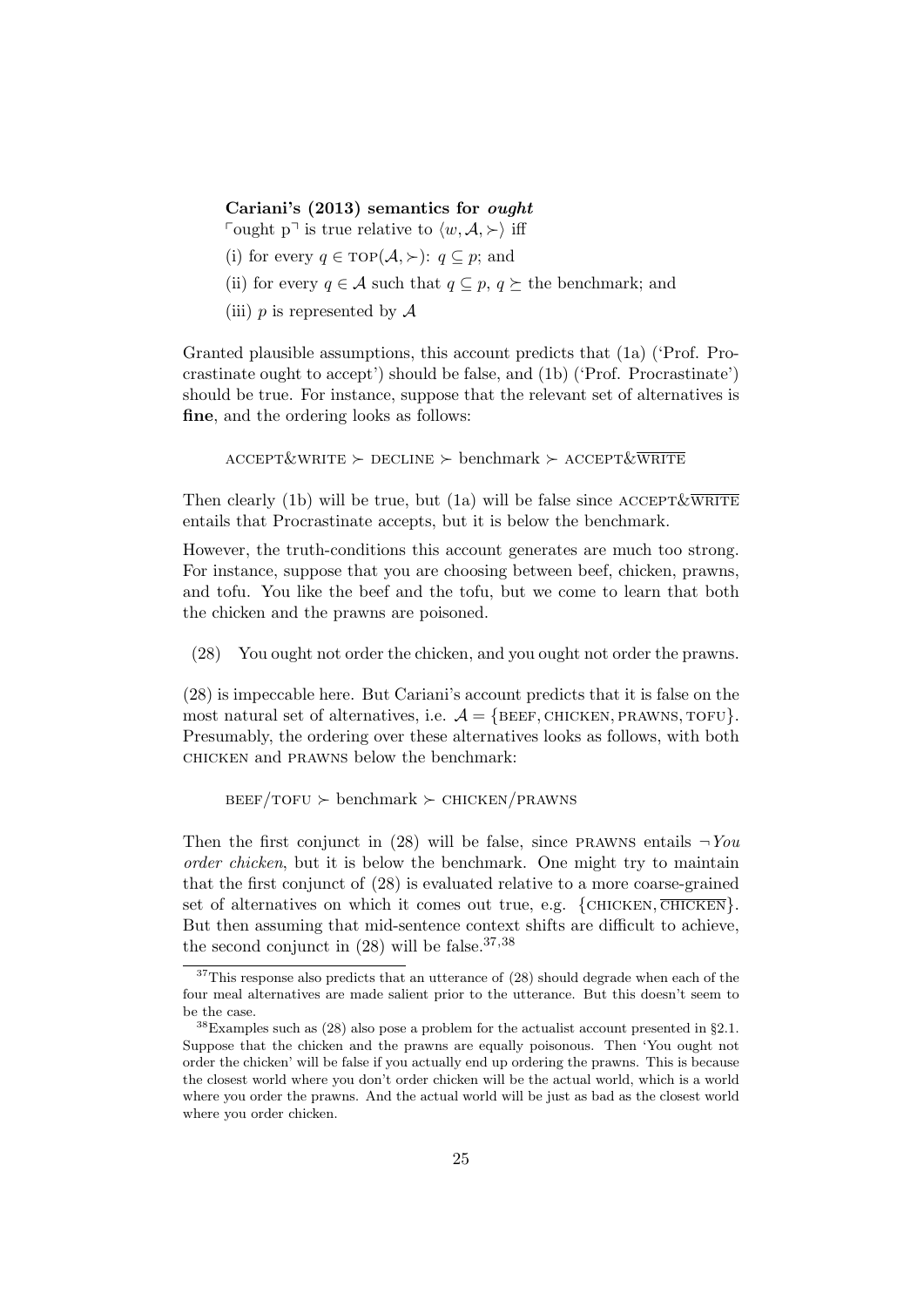Moreover, this account leaves our second observation unexplained. It makes Inheritance straightforwardly invalid, and predicts that conjunctions such as [\(3a\)](#page-2-0) should be true relative to fine:

 $(3a)$  # Prof. Procrastinate has to accept and write, but he doesn't have to accept.

In this respect, the account does no better than the other Inheritance-rejecting views considered in §[2.1.](#page-3-0)<sup>39</sup>

As for the account of [Cariani](#page-27-11) [\(2016b\)](#page-27-11), this proposal is closer to Kratzer's original semantics in that the alternatives are essentially only used to select the worlds in the domain of quantification. The entry looks as follows:  $40$ 

#### [Cariani'](#page-27-11)s [\(2016b\)](#page-27-11) semantics for ought

Fought p<sup> $\exists$ </sup> is true relative to  $\langle w, \mathcal{A}, \rangle$  iff every  $w \in \text{TOP}(\mathcal{A}, \rangle)$ is a p-world

This entry is essentially equivalent to our initial entry presented in  $\S 3.1^{41}$ It makes Inheritance valid, and so explains why conjunctions such as [\(3a\)](#page-2-0) are abominable: they are always false. However, it doesn't account for our first cluster of observations, and is missing some crucial ingredients. Even if we assume that  $(1a)$  is false relative to **coarse**, and  $(1b)$  is true relative to **fine**, [\(1a\)](#page-1-0) will then be *true* relative to **fine**, and [\(1b\)](#page-1-1) will be *false* relative to coarse. So, what needs to be clarified is why [\(1a\)](#page-1-0) is evaluated with respect to coarse, and [\(1b\)](#page-1-1) is evaluated relative to fine. A major goal of this paper has been to provide an explanation. So, although we think that [\(Cariani,](#page-27-11) [2016b\)](#page-27-11) is on the right track, it leaves some of our central phenomena unaccounted for.<sup>42</sup>

Overall, neither of Cariani's entries—on their own—provides us with a satisfying explanation of our target observations.

#### [Cariani'](#page-27-11)s [\(2016b\)](#page-27-11) semantics for may

may p<sup> $\top$ </sup> is true relative to  $\langle w, \mathcal{A}, \rangle$  iff some  $w \in \text{TOP}(\mathcal{A}, \rangle)$  is a p-world

 $39$ See [\(Bronfman & Dowell,](#page-26-2) [2018\)](#page-26-2) for several other criticisms of [Cariani'](#page-26-0)s [\(2013\)](#page-26-0) semantics.

 $^{40}$ [Cariani](#page-27-11) *et al.* [\(2013\)](#page-27-10) present a similar entry. It is worth mentioning that Cariani [\(2016b\)](#page-27-11) is primarily interested in trying solve a different set of problems from those that arise in the Procrastinate scenario, namely ones surrounding the way that deontic claims interact with probabilities and conditional operators. It is beyond the scope of this paper to consider how our theory could be used to address these latter puzzles.

 $41$ Strictly speaking, Cariani orders the alternatives in  $A$  by considering their intersection with a background set of worlds, or *information state*. We could have used an information state parameter in a similar way on our account, but since nothing hangs on it for our purposes, we have opted for a simpler representation.

 $42$ Note that there is independent reason for Cariani to impose a representation requirement on deontic modals. He treats modals such as 'may' and 'permit' as duals of 'ought'/'has to':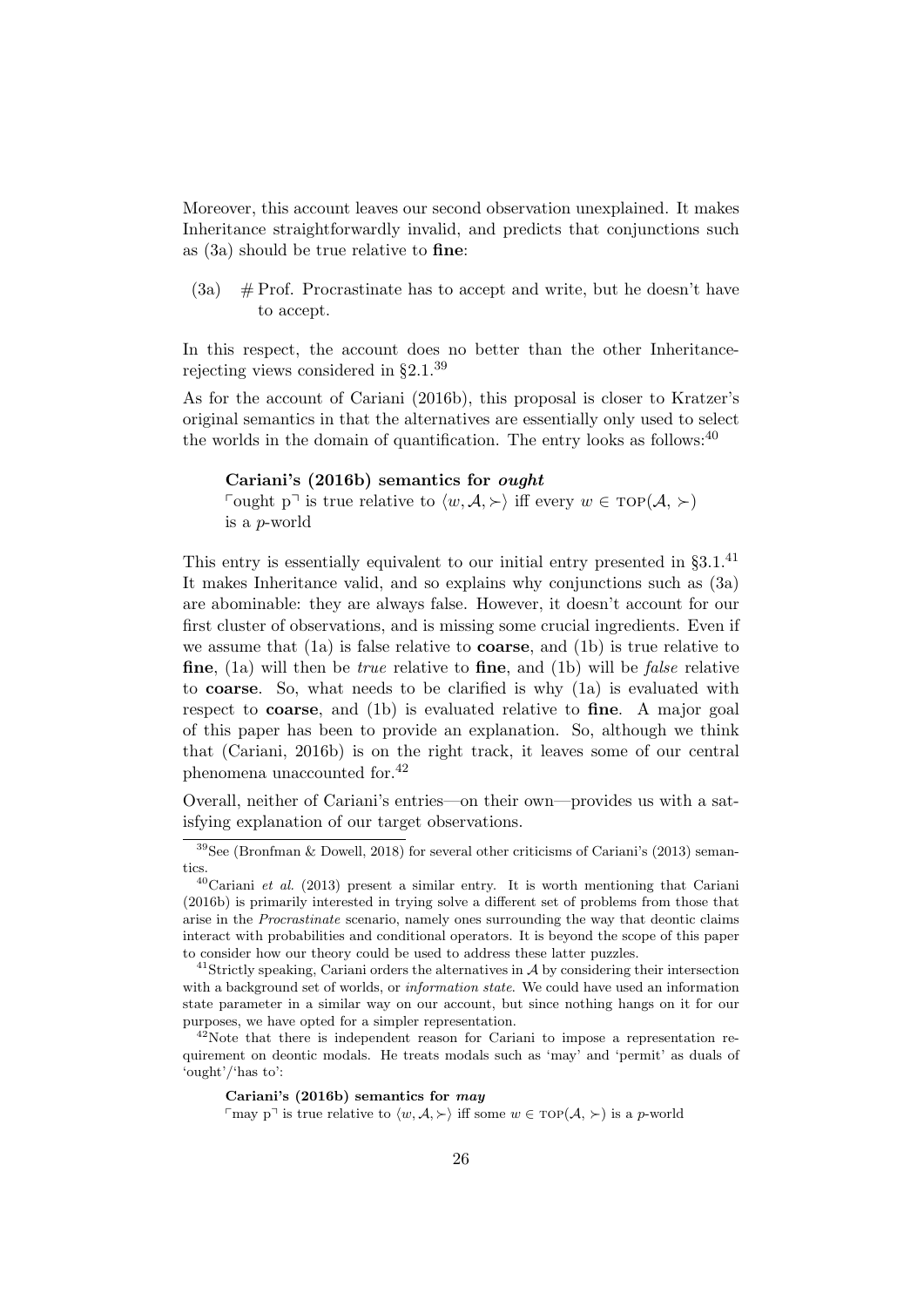## <span id="page-26-1"></span>4 Conclusion

We'll close with a few remarks about the general status of Inheritance. Theorists have challenged Inheritance on a variety of grounds, not just for reasons stemming from scenarios such as *Procrastinate*.<sup>43</sup> In this respect, our aims in this paper have been relatively modest. We haven't attempted to provide a complete defense of Inheritance here. Instead, we focused on what we take to be one of the most puzzling phenomena involving Inheritance, and tried to show that a satisfying resolution of this puzzle can be provided. How our account can be deployed to respond to other concerns involving Inheritance requires further investigation. But we are hopeful that our general approach is on the right track, and will prove useful to theorists interested in the semantics and pragmatics of deontic modals.

## References

<span id="page-26-2"></span>Bronfman, Aaron, & Dowell, J. L. 2018. The Language of "Ought", and Reasons. In: Star, Daniel (ed), The Oxford Handbook of Reasons and Normativity. Oxford University Press.

<span id="page-26-3"></span><span id="page-26-0"></span>Buchak, Lara. 2013. Risk and Rationality. Oxford University Press.

Cariani, Fabrizio. 2013. 'Ought' and Resolution Semantics. Noûs,  $47(3)$ , 534–558.

 $(29a)$  will be true relative to fine, since there is some world in ACCEPT & WRITE where Procrastinate accepts, writes, and murders someone. Similarly, [\(29b\)](#page-26-5) will be true relative to coarse, since there is some world in DECLINE where Procrastinate declines and murders someone. But it is very hard to access a true reading of either example. If deontic claims carried a representation presupposition, then neither sentence would be defined.

<sup>43</sup>One challenge comes from Ross's Puzzle, which involves the observation that [\(30a\)](#page-26-6) doesn't seem to entail [\(30b\)](#page-26-7):

- <span id="page-26-7"></span><span id="page-26-6"></span>(30) a. You ought to mail the letter.  $\Rightarrow$ 
	- b. You ought to mail the letter or burn it.

It is worth observing that although the inference from [\(30a\)](#page-26-6) to [\(30b\)](#page-26-7) is Strawson-valid on our approach, [\(30b\)](#page-26-7) will fail to be defined on the most natural set of alternatives, i.e. {mail, mail}. This could go some way to accounting for the intuitions that undergird Ross's Puzzle. Crnič [\(2011\)](#page-27-0) and [von Fintel](#page-27-1) [\(2012\)](#page-27-1) also suggest that the puzzle involves certain effects that arise from the special properties of disjunction. How exactly these properties should be captured is a matter of active investigation—see the discussion in [\(von Fintel,](#page-27-1) [2012\)](#page-27-1) for some choice points. Also see [\(Cariani,](#page-27-8) [2021\)](#page-27-8) for a good overview of the issues surrounding Inheritance.

But then examples such as those in [\(29\)](#page-26-4) are predicted to be true in Procrastinate:

<span id="page-26-5"></span><span id="page-26-4"></span><sup>(29)</sup> a. Prof. Procrastinate may accept and write, and murder someone. b. Prof. Procrastinate may decline and murder someone.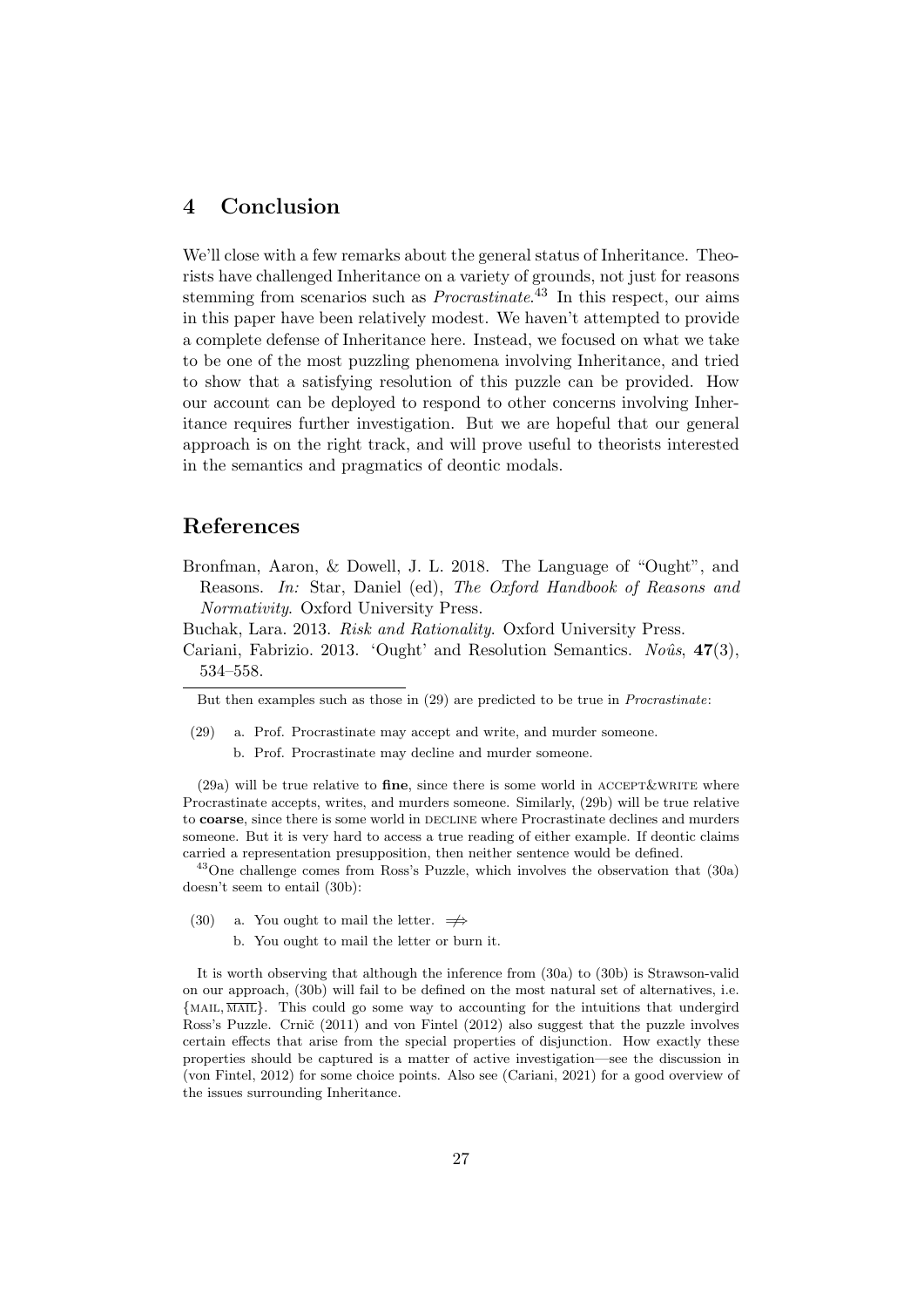- <span id="page-27-9"></span>Cariani, Fabrizio. 2016a. Consequence and Contrast in Deontic Semantics. Journal of Philosophy,  $113(8)$ , 396-416.
- <span id="page-27-11"></span>Cariani, Fabrizio. 2016b. Deontic Modals and Probability: One Theory to Rule Them All? In: Charlow, Nate, & Chrisman, Matthew (eds), Deontic Modality. Oxford University Press.
- <span id="page-27-8"></span>Cariani, Fabrizio. 2021. Deontic Logic and Natural Language. In: Gabbay, Dov, van der Meyden, Ron, Horty, John, Parent, Xavier, & van der Torre, Leandert (eds), The Handbook of Deontic Logic (Vol. II). College Publications.
- <span id="page-27-16"></span>Cariani, Fabrizio, & Goldstein, Simon. 2018. Conditional Heresies. Philosophy and Phenomenological Research.
- <span id="page-27-10"></span>Cariani, Fabrizio, Kaufmann, Magdalena, & Kaufmann, Stefan. 2013. Deliberative Modality Under Epistemic Uncertainty. Linguistics and Philos $ophy, 36(3), 225-259.$
- <span id="page-27-14"></span>Chierchia, Gennaro, & McConnell-Ginet, Sally. 2000. Meaning and Grammar: An Introduction to Semantics. MIT Press.
- <span id="page-27-12"></span>Condoravdi, Cleo. 2002. Temporal Interpretation of Modals: Modals for the Present and for the Past. In: David Beaver, Stefan Kaufmann, Brady Clark, & Casillas, Luis (eds), The Construction of Meaning.
- <span id="page-27-0"></span>Crnič, Luka. 2011. Getting even. Ph.D. thesis, MIT.
- <span id="page-27-17"></span>Dorr, Cian, & Hawthorne, John. 2018. If...: A theory of conditionals. NYU and USC.
- <span id="page-27-5"></span>Finlay, Stephen. 2019. Ends, Probabilities, and Deontic Paradoxes. Handout for Kioloa.
- <span id="page-27-15"></span>von Fintel, Kai. 1999. NPI Licensing, Strawson Entailment, and Context Dependency. Journal of Semantics, **16**(2), 97–148.
- <span id="page-27-18"></span>von Fintel, Kai. 2004. Would You Believe It? The King of France is Back! (Presuppositions and Truth-Value Intuitions). In: Reimer, Marga, & Bezuidenhout, Anne (eds), Descriptions and Beyond. Clarendon Press.
- <span id="page-27-1"></span>von Fintel, Kai. 2012. The best we can (expect to) get? challenges to the classic semantics for deontic modals. Central APA, Chicago, IL.
- <span id="page-27-3"></span>von Fintel, Kai, & Iatridou, Sabine. 2008. How to Say Ought in Foreign: The Composition of Weak Necessity Modals. Dordrecht: Springer Netherlands. Pages 115–141.
- <span id="page-27-13"></span>Frank, Annette. 1997. Context Dependence in Modal Constructions. Ph.D. thesis, Universität Stuttgart.
- <span id="page-27-7"></span>Goble, Lou. 1996. Utilitarian Deontic Logic. Philosophical Studies, 82(3), 317–357.
- <span id="page-27-2"></span>Iatridou, Sabine, & Zeijlstra, Hedde. 2013. Negation, Polarity, and Deontic Modals. *Linguistic Inquiry*,  $44(4)$ , 529-568.
- <span id="page-27-6"></span>Jackson, Frank. 1985. On the Semantics and Logic of Obligation. Mind, 94(374), 177–195.
- <span id="page-27-4"></span>Jackson, Frank. 1991. Decision-Theoretic Consequentialism and the Nearest and Dearest Objection. Ethics, 101(3), 461–482.